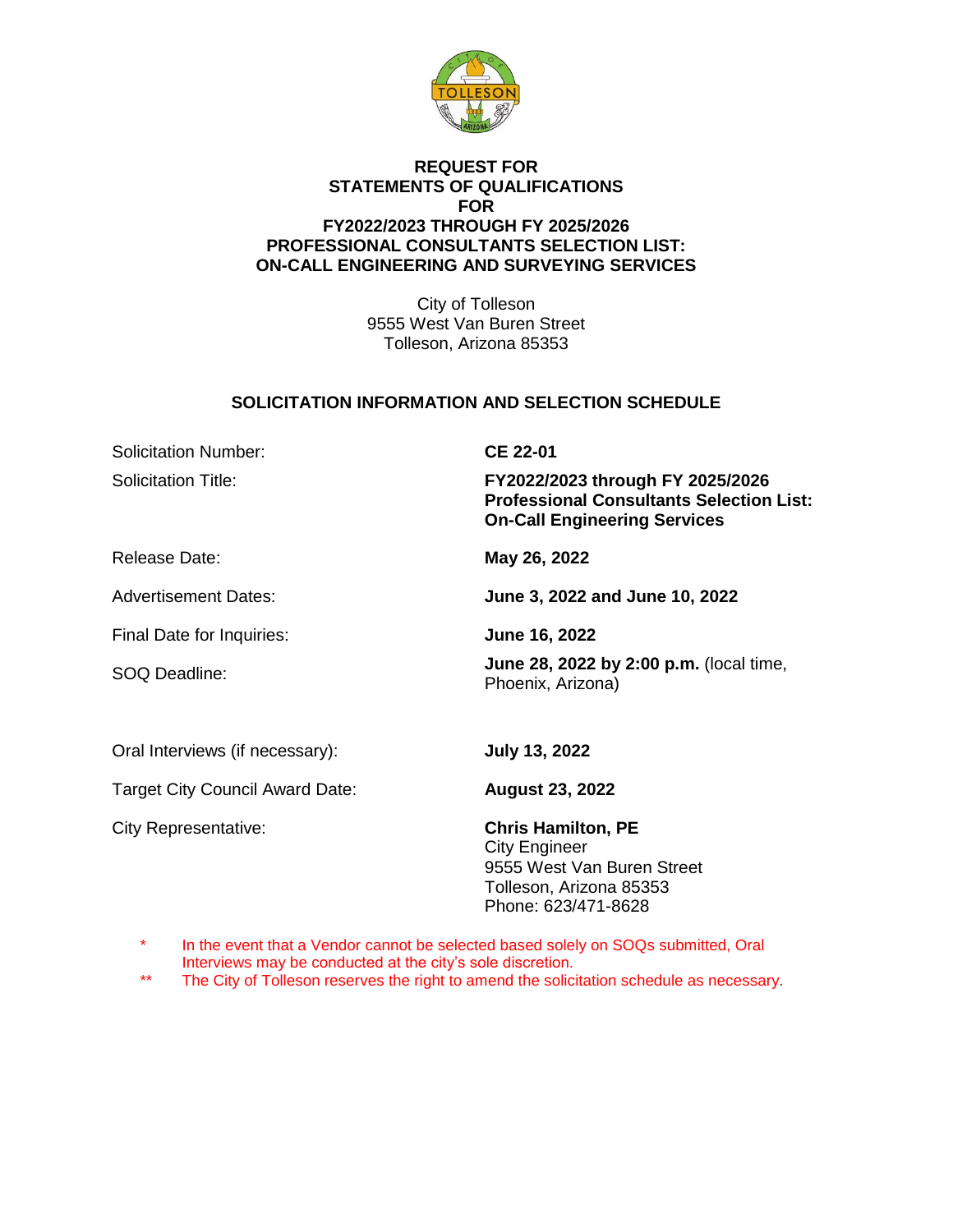**---------- TABLE OF CONTENTS ----------**

| <b>ARTICLE</b> |                                           | <u>Page</u> |
|----------------|-------------------------------------------|-------------|
| Ι.             | Introduction                              | $A-1$       |
| П.             | Background                                | $A-1$       |
| Ш.             | <b>Selection of Qualified Consultants</b> | $A-1$       |
| IV.            | <b>Submittal Requirements</b>             | $B-1$       |
| V.             | Scoring                                   | $B-8$       |
| VI.            | <b>Selection Process</b>                  | $B-8$       |
| VII.           | <b>Non-Responsive Submittals</b>          | $B-8$       |
| VIII.          | <b>Award of Contract</b>                  | $B-9$       |
| IX.            | Firm/Individual Information               | $C-1$       |
| Χ.             | Sample Professional Service Agreement     | $D-1$       |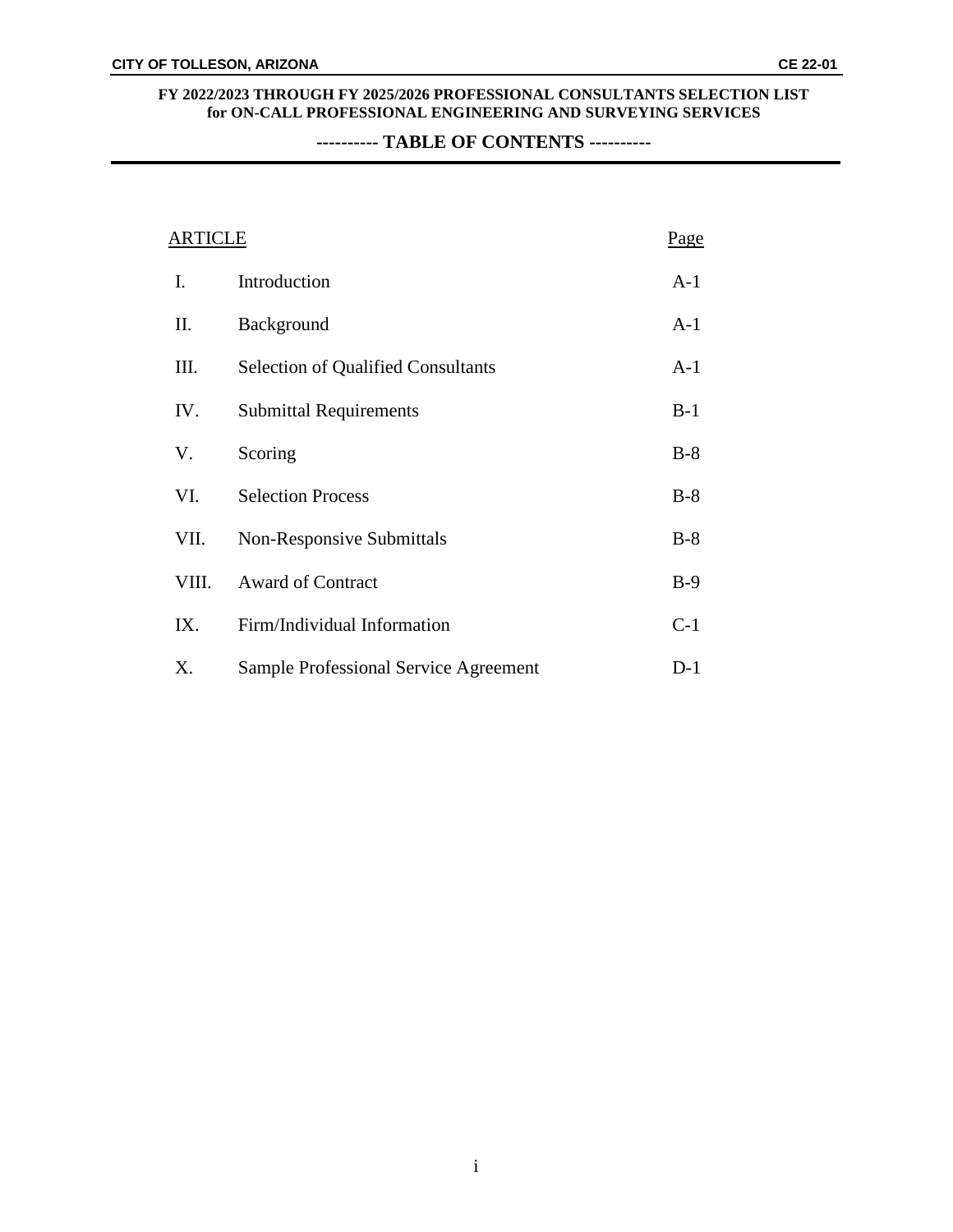### **---------- PART A ----------**

## **I. INTRODUCTION**

The City of Tolleson, Arizona (the "City") is seeking qualified professionals to be considered for a Professional Consultants Selection List for on-call engineering services during the 2022/2023 through 2025/2026 Fiscal Years. The selected firms/individuals shall be knowledgeable in all areas of civil engineering. Work could include grading, drainage, paving, signing, striping and signalization, plan review services and land surveying. Extensive knowledge of the Maricopa Association of Governments Uniform Standard Specifications and Standard Details is necessary. Qualifications shall be submitted in the form of a Statement of Qualifications (SOQ).

The Statement of Qualifications process will establish the terms and conditions governing the selection of firms/individuals to provide engineering and surveying services. All statements shall be in the specified format in the Submittal Requirements section below.

## **II. BACKGROUND**

The City has determined that a need exists to supplement its engineering capabilities. Examples of projects expected to begin construction within the next three years include street construction, drainage, water and sewer improvements, and traffic signing, striping and signalization upgrades; and land surveying services.

It is the intent of the City to establish a list of qualified engineering providers. The list will contain a maximum of five providers. The maximum of five (5) contracts that may be issued under this procurement shall be for Fiscal Years 2022/2023 through 2025/2026.

For larger individual projects, the City of Tolleson will continue to select engineers and surveyors using separate qualification-based selection procedures.

## **III. SELECTION OF QUALIFIED CONSULTANTS**

Consultants will be selected for inclusion on the Qualified Consultants List (QCL) in accordance with the Request for Statement of Qualifications (RFQ). Recommendations for inclusion on the QCL shall be made by the City's Selection Committee.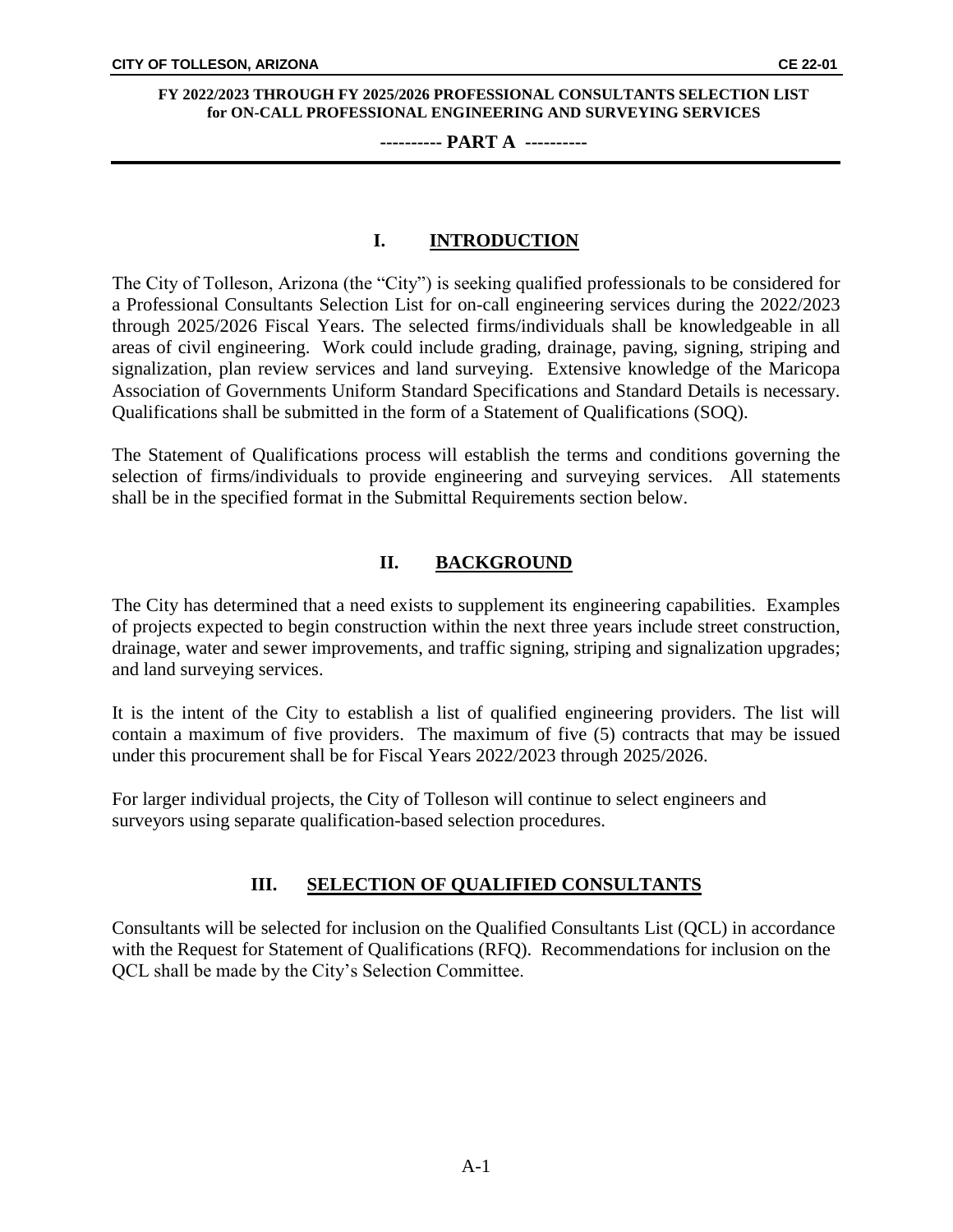### **---------- PART B ----------**

The City of Tolleson (City) may award an On-Call Professional Service Agreement (Agreement) to a maximum of five (5) Consultant Teams to be placed on the City of Tolleson's QCL for Professional Engineering Services. Up to five (5) Consultants Teams may be offered an Agreement for an initial term of one (1) year, renewable for up to two (2) consecutive one-year periods at the discretion of the City. If the City decides to continue to receive professional services from a Consultant under the Agreement, the City will issue a professional services agreement amendment extending the term. If the City, at its sole discretion, decides not to renew, the City will issue a letter of notification of intent not to renew, which will terminate the Agreement accordingly.

Consultants under contract will be selected to provide professional services based on the City's needs within the contracted period. The City shall issue a Purchase Order or Authorization for Services as required. No single Purchase Order or Authorization for Services will exceed \$150,000. No Prime Consultant will be awarded more than \$150,000 per contract year in aggregate value of Purchase Orders or Authorization for Services.

Consultants should anticipate an annual performance review, and, based on the Consultant's performance, the City may determine whether or not to offer an extension of the Agreement. The City may, at its sole discretion, terminate a Purchase Order or Authorization for Services or an Agreement if the City deems such action to be in its best interest.

## **IV. SUBMITTAL REQUIREMENTS**

1. INSTRUCTION FOR SUBMITTAL: One (1) Electronic Submittal of the SOQ is required by the City of Tolleson and shall be submitted using the City of Tolleson Drop Box Submittal Protocol as outlined below. Email [DevelopmentServices@Tolleson.AZ.GOV](mailto:DevelopmentServices@Tolleson.AZ.GOV) to request a secure drop box folder. Each drop box submittal must contain all required documents and must be uploaded prior to the posted deadline. It is recommended that Consultants request the drop box folder within a reasonable amount of time prior to the deadline. Submittals must be labeled: "CITY OF TOLLESON ON-CALL ENGINEERING SERVICES"

The Consultant's name and address shall be included on the cover sheet of the submittal at the time of uploading the documents entirely.

2. REJECTION OF SUBMITTAL: The City of Tolleson reserves the rights to reject any and all SOQ and/or waive irregularity or informality in any such SOQ, at its sole discretion, to the extent permitted by law. The City of Tolleson further reserves the right to consider all Respondents submitting an SOQ to maintain interest up to 100 days of the submittal, and to hold all SOQ, including the interest, commitments and availability indicated in the cover letter.

## **JOINT-VENTURES WILL NOT BE CONSIDERED.**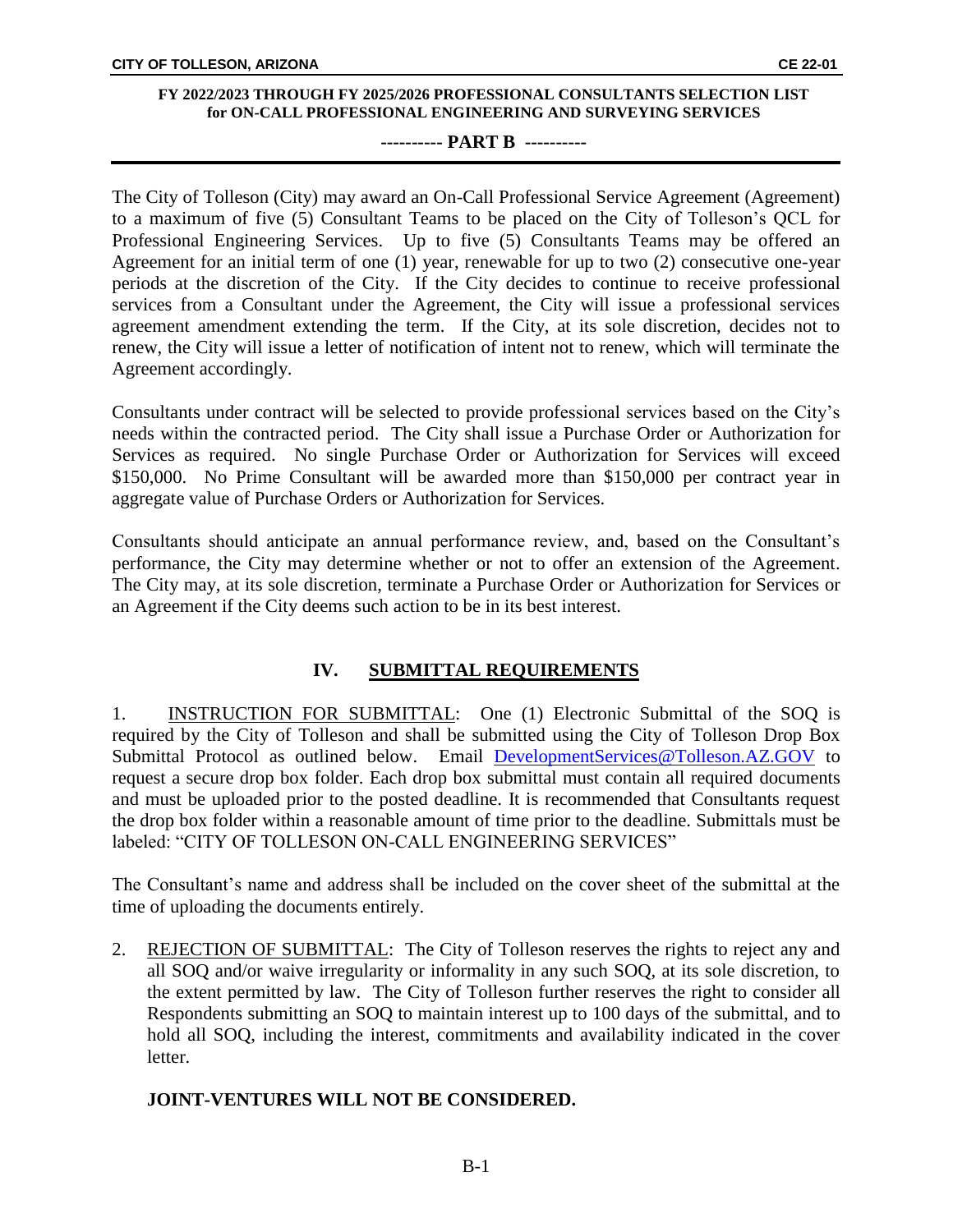### **---------- PART B ----------**

- 3. WITHDRAWAL OR CHANGE OF SUBMITTAL: A SOQ may be withdrawn by written notice, on the Consultant's letterhead stationery, received by the Engineering Department, City of Tolleson, at any time before the exact time and date specified for submittals. A submittal may be withdrawn in person by any Consultant or its authorized representative if, before the exact time set for submittal of the SOQ, the identity of the person requesting withdrawal is established and that person signs a receipt for the submittal. A withdrawn SOQ may be resubmitted and/or replaced at any time prior to the submittal time and date as specified in the RFQ.
- 4. NO CONSTITUTION OF OBLIGATION: This RFQ does not obligate the City of Tolleson to any cost incurred in the preparation of and the submission of the SOQ nor to enter into an agreement with any of the submitting firms or Consultants. All submittals become property of the City of Tolleson, will not be returned and are subject to Public Records requests pursuant to Arizona law.
- 5. RIGHT TO REVIEW AND EVALUATE PERFORMANCE: Within forty-five (45) days after every project completion or as the City deems necessary, the City reserves the right to evaluate Consultant's performance, and provide a copy of the evaluation report to the Consultant. The Consultant shall then have ten (10) days to respond in writing to the evaluation. The evaluation factor under "Past Performance" in future selections for Consultants on City work that the Consultant may wish to participate.
- 6. INSTRUCTIONS, FORMAT AND EVALUATION CRITERIA FOR STATEMENT OF QUALIFICATIONS: There is a twelve (12) page limitation (excluding items as set forth below). The submittal package shall include the following pages in the order set out directly below with all pages, including resumes, subject to the formatting requirements outlined below:
	- A cover letter not to exceed one (1) page in length.
	- A narrative responding to the evaluation criteria (SECTION II. EVALUATION CRITERIA below) not to exceed eleven (11) pages in length.
	- Resumes (unlimited number of resumes, each resume not to exceed one (1) page in length; resumes do not count in the twelve (12) page limitation indicated above).
	- EXHIBIT "A" PRIME CONSULTANT INFORMATION SHEET (not to exceed one (1) page and does not count in the twelve (12) page limitation indicated above).
	- EXHIBIT "B" REFERENCES PRIME CONSULTANT/SUB- CONSULTANT THREE-YEAR CONTRACT HISTORY (unlimited number of pages and does not count in the twelve (12) page limitation indicated above.)

## 7. FORMATTING REQUIREMENTS: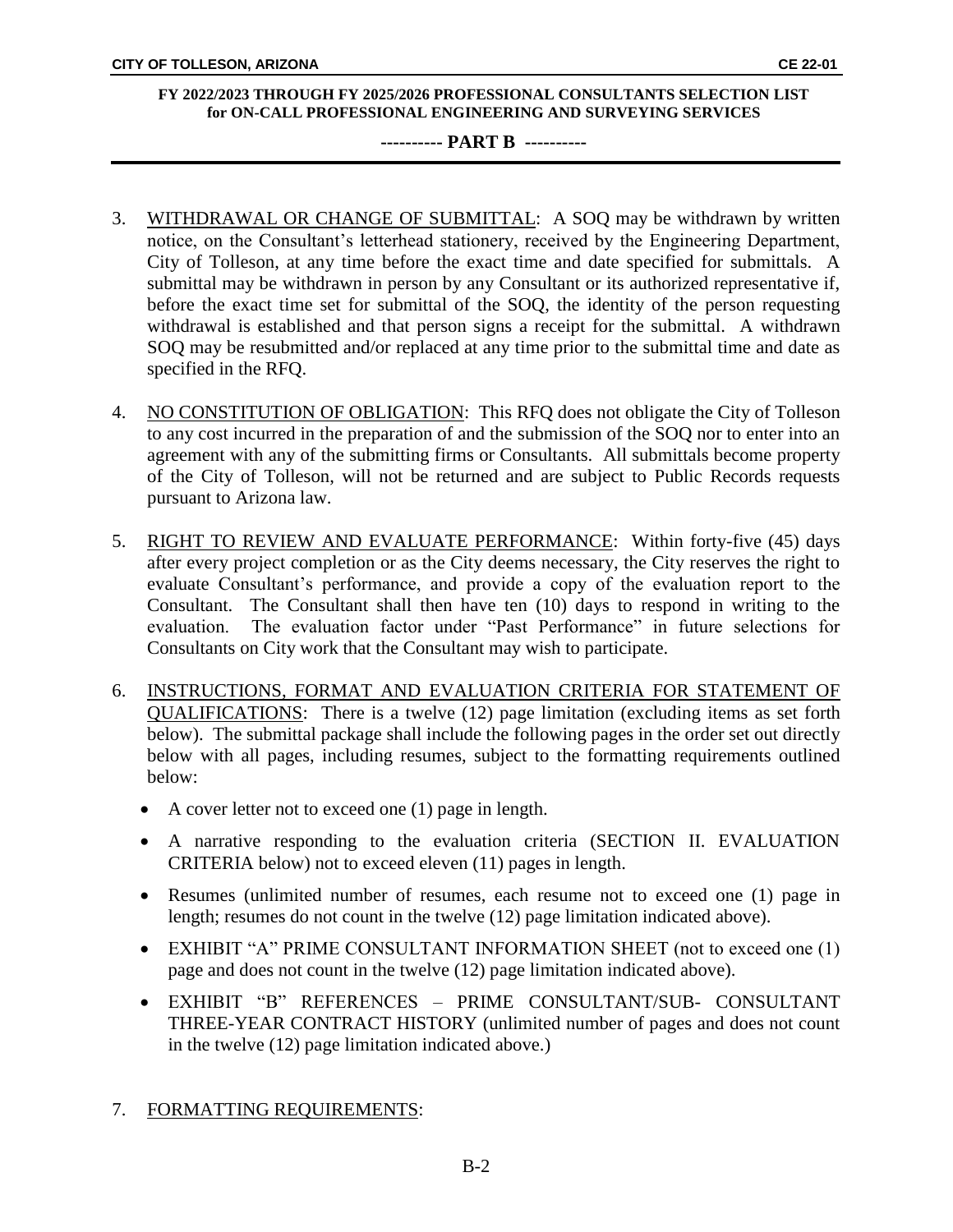### **---------- PART B ----------**

- The outside of the front and back covers may be used to identify the SOQ, to display the consultant's company logo and/or address and contact information, and may contain images.
- The inside of the front and back cover shall be left blank and shall be one (1) solid color only. It is the intent that these covers not be used as part of the information provided in the SOQ.
- Do not include a Table of Contents or other pages or EXHIBITS not indicated above.
- If dividers are used, they shall be left blank except for text identifying the title or they will be counted as pages. No images or company identifying information will be permitted in divider pages.
- *Fold out pages are not allowable.*
- A page shall be defined as an  $8\frac{1}{2} \times 11$  inch sheet, printed on one (1) side only.
- Type font shall be "New Times Roman" or "Arial", minimum font size 12 (uncondensed), single line spacing, and comply with the original software specifications regarding letter and line spaces. This includes the introductory letter, the narrative response to the evaluation criteria, text that is provided which is outlined or boxed, and the resumes. The **ONLY** exceptions to the type size requirements are Consultant name/logo, graphs, charts, maps, and image/photo captions. The font and font size requirement does not apply to the EXHIBITS as provided herein.
- Margins for all pages within the SOQ submittal (this includes the cover letter, narrative response to evaluation criteria, resumes and EXHIBITS) shall be one inch or greater on all pages of the submitted SOQ, this includes pages with text, graphs, images or the use of outlines or boxes.
- Headers and footers are allowed but shall only contain page numbers, Consultant's name/logo, and the title of the SOQ. Headers and Footers shall fall within a one (1) inch or greater area as measured from the outside edge of each sheet, and shall have a minimum of  $\frac{1}{2}$ " clearance from the bottom and top of the edge of each page. In no case shall text (except for page number), images (except for the Consultant's logo), graphs, charts, maps or other items listed and not listed in the RFQ be allowed in the format of headers and footers.

Submittals exceeding the page limitations or failing to follow the format instructions outlined herein above may be considered non-responsive, and may be rejected at the sole discretion of the City, and the Consultant will be notified in writing of the reasons for rejection.

8. SECTION CONTENT: The following describes more specifically the content of each section.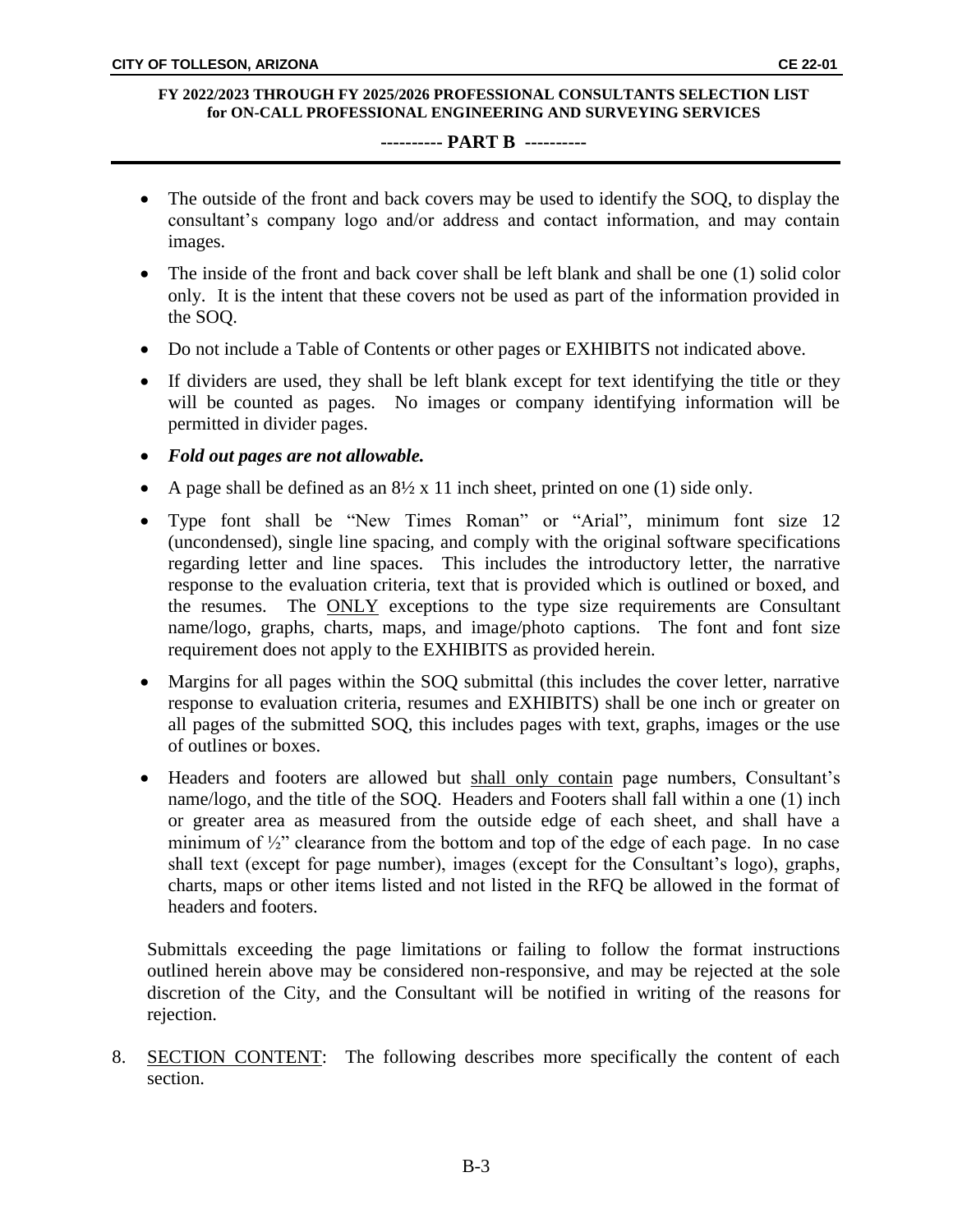#### **---------- PART B ----------**

## 8-1. SECTION I – COVER LETTER (Maximum of **one** (1) page)

The cover letter shall be addressed to: Chris Hamilton, PE City Engineer City of Tolleson 9555 West Van Buren Street Tolleson, AZ 85353

The cover letter shall contain the following items:

- An expression of the Consultant's interest in being selected for the On-Call Professional Engineering and Surveying Services, possession of adequate, dedicated and responsible resources (personnel) and commitment to providing such services if deemed qualified and/or selected to be listed on the On-Call Professional Engineering Services QCL for a minimum of 100 days from the date of submission of the SOQ.
- A statement confirming the commitment of the key personnel identified in the submittal to the extent necessary to meet the City's quality and schedule expectations.
- A summary of the key points regarding the Prime Consultant's qualifications and those of the Consultant Team.

## 8.2 SECTION II – EVALUATION CRITERIA (Maximum of **eleven** (11) pages)

## A. **CONSULTANT TEAM**

- Qualifications and relevant technical experience
- Unique qualifications of key members
- Organizational chart including significant Sub-Consultants (if applicable)
- Distance of Prime Consultant's office from the City of Tolleson municipal Complex
- Knowledge of design and construction considerations specific to the City of Tolleson

## B. **FIRM'S CAPABILITIES**

- Experience in Engineering Services and Land Surveying or similar/related projects
- Management and organizational capabilities
- Quality and cost control procedures/policies
- Accountability of firm to avoid change orders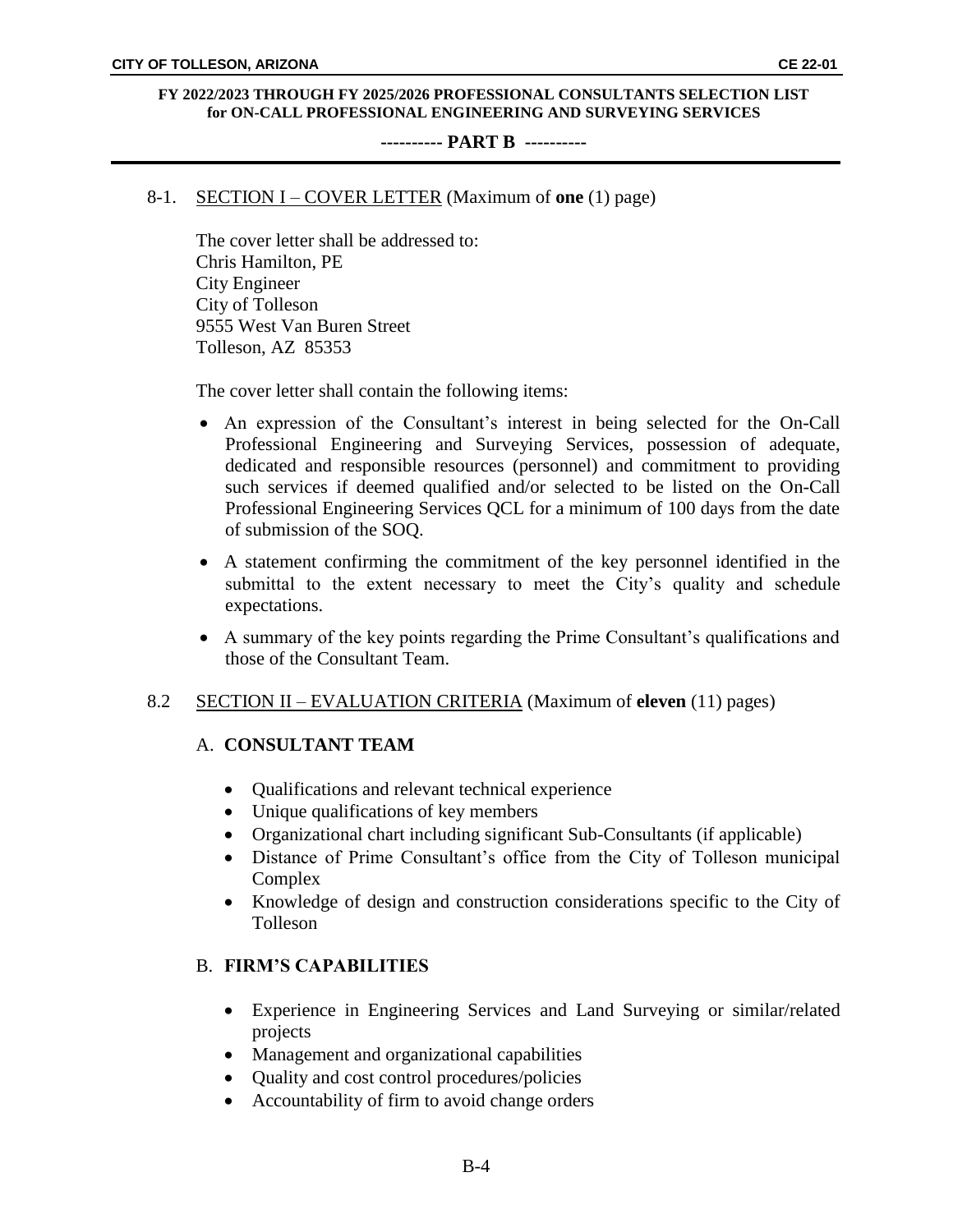### **---------- PART B ----------**

## C. **PAST PERFORMANCE**

- Technical Performance (quality of product/service)
- Cost Control
- Timeliness
- Business Relations (professionalism, focus on satisfaction, approach to change proposals and resolution or avoidance of disputes)
- Quality Assurance or Quality Compliance measures the Consultant provides for all of its projects
- References

## **The City of Tolleson reserves the right to contact those references shown on Exhibits B & C regarding evaluation of past performance.**

### 8.3 SECTION III – RESUMES

Resumes shall not be more than one (1) page for each for all personnel who will perform the services herein.

## 8.4 SECTION IV – ATTACHMENTS

The items specified hereunder as EXHIBITS are not considered part of the page count limitation. Additional pages not specified will count toward the limitation.

- PRIME CONSULTANT INFORMATION SHEET (see EXHIBIT "A") shall be submitted by the Prime Consultant submitting the SOQ.
- PRIME CONSULTANT/SUBCONSULTANT THREE-YEAR CONTRACT HISTORY (see EXHIBIT "B") shall be submitted by the Prime Consultant and for each subconsultant listed in the Prime Consultant's SOQ.
- PRIME CONSULTANT PERFORMANCE INQUIRY FORM (see EXHIBIT "C") shall be submitted for the Prime Consultant submitting the SOQ per the following instructions:

Provide the Consultant Performance Inquiry Form (EXHIBIT C) to not less than three (3) references. Those references are to e-mailed using the form directly to the City of Tolleson: email to [Tiffany.Rivas@tolleson.az.gov](mailto:Tiffany.Rivas@tolleson.az.gov) all attention Tiffany Rivas. These forms must be received on/or before the Due Date of Tuesday, June 28, 2022 at 2:00 p.m., local time. Do not use the City of Tolleson or Tolleson staff or City projects for references. The Consultant responding to this RFQ is responsible for the timely receipt of completed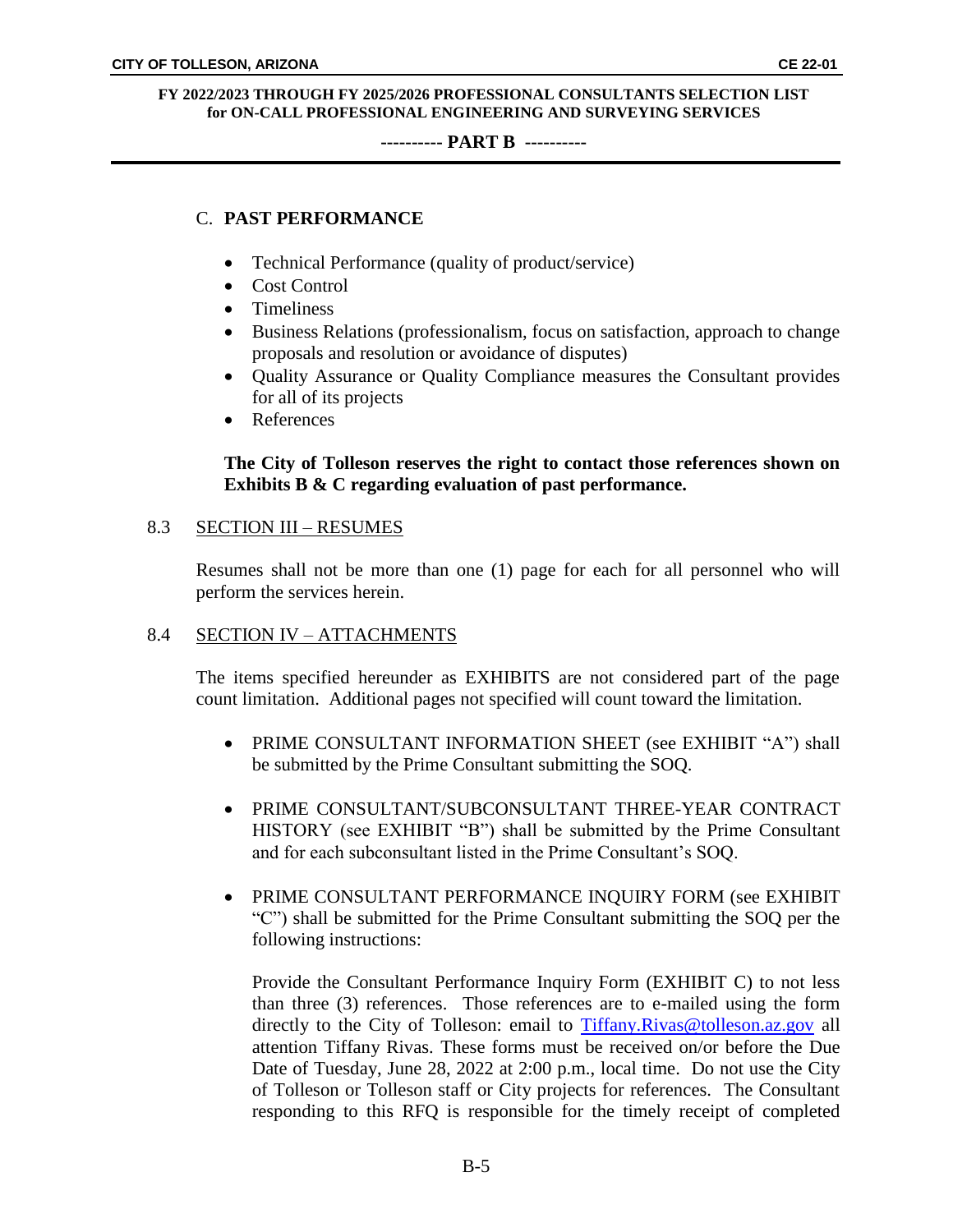### **---------- PART B ----------**

Consultant Performance Inquiry forms by the City. Tiffany Rivas may be contacted at (623) 936-2714 or [Tiffany.Rivas@tolleson.az.gov](mailto:Tiffany.Rivas@tolleson.az.gov) to verify receipt of Consultant Performance Inquiry forms. Do not include EXHIBIT C as part of the SOQ submittal. It must be submitted to the City in confidence by the reference agency/client.

### 9. **SOQ submittals are due no later than 2:00 P.M. MST, on JUNE 28, 2022.**

- 10. Inquiries. Any question related to the RFQ shall be directed to the City Representative whose name appears on the cover page of this RFQ. Questions shall be submitted in writing by the date indicated on the cover page of this RFQ. Any correspondence related to the RFQ shall refer to the title and number, page and paragraph. However, the firm/individual shall not place the RFQ number and title on the outside of any envelope containing questions, because such an envelope may be identified as a sealed SOQ and may not be opened until after the Due Date and Time.
- 11. Late SOQs. Late SOQs will not be considered. A firm/individual submitting a late SOQ shall be so notified.
- 12. Withdrawal of SOQ. At any time prior to the specified Due Date and Time, a firm/individual (or designated representative) may withdraw its SOQ. Facsimile, electronic (email) or mailgram SOQ withdrawals will not be considered.
- 13. Amendment of SOQ. At any time prior to the specified Due Date and Time, a firm/individual (or designated representative) may amend its SOQ. Facsimile, electronic (email) or mailgram SOQ amendments will not be considered.
- 14. Cost of SOQ Preparation. The City does not reimburse the cost of developing, presenting or providing any response to this solicitation. SOQs submitted for consideration should be prepared simply and economically, providing adequate information in a straightforward and concise manner. The firm/individual is responsible for all costs incurred in responding to this RFQ. All materials and documents submitted in response to this RFQ become the property of the City and will not be returned.
- 15. Public Record. All SOQs shall become the property of the City and shall become a matter of public record available for review in accordance with applicable law.
- 16. Confidential Information.
	- If a firm/individual believes that a SOQ contains information that should be withheld from the public record, a statement advising the City Representative of this fact shall accompany the submission and the information shall be identified.
	- The information identified by the firm/individual as confidential shall not be disclosed until the City Representative makes a written determination.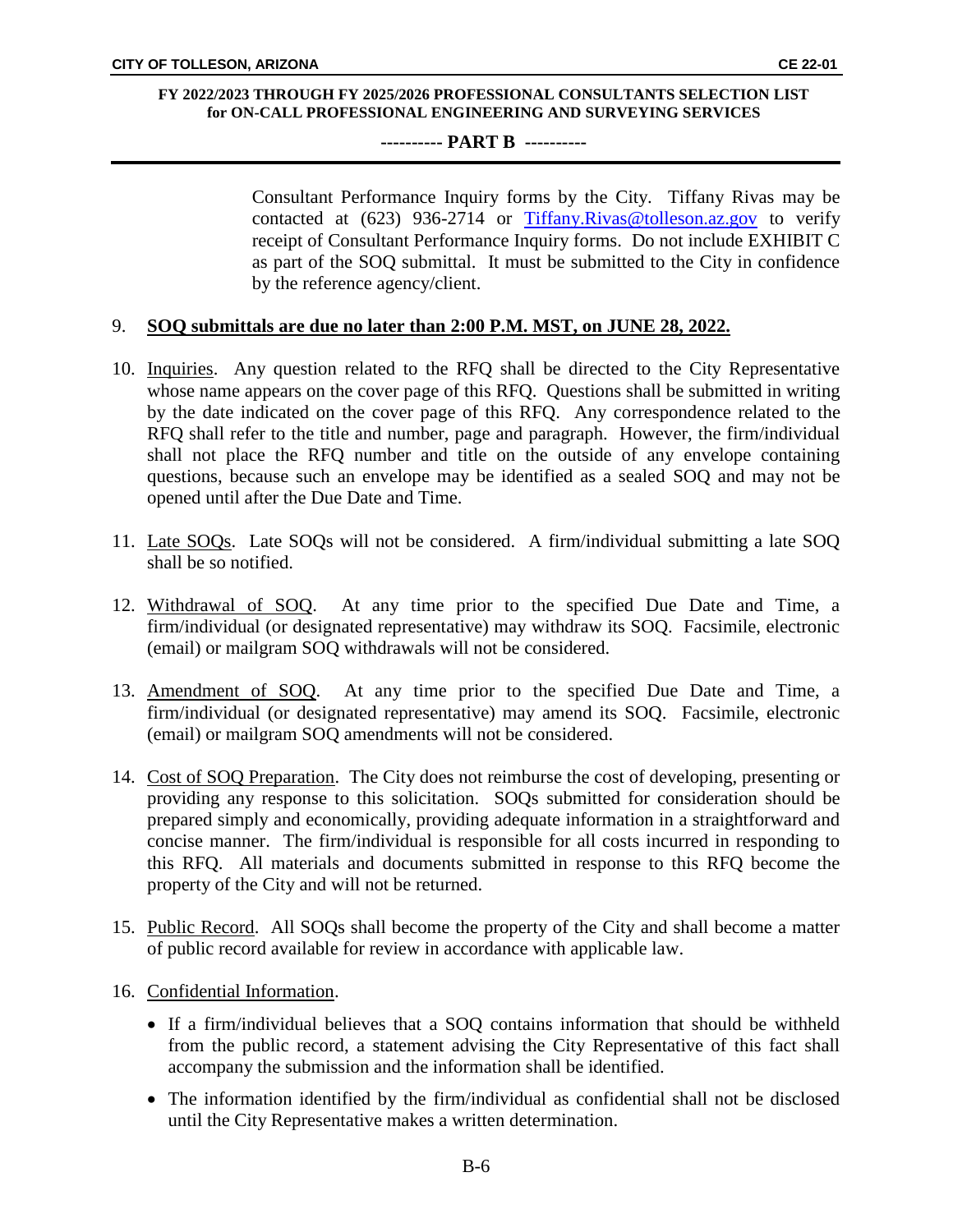### **---------- PART B ----------**

- The City Representative shall review the statement and information and shall determine in writing whether the information shall be withheld.
- If the City Representative determines to disclose the information, the City Representative shall inform the firm/individual in writing of such determination.
- 17. Licensing and Registration. Prior to the award of the Project, the successful firms/individuals shall (a) be licensed with the Arizona Corporation Commission to do business in Arizona and (b) have a completed Request for firm/individual Number on file with the City. The firm/individual shall provide licensure information with the SOQ.
- 18. Certification: By submitting a SOQ, the firm/individual certifies:
	- The submission of the SOQ did not involve collusion or other anti-competitive practices.
	- It shall not discriminate against any employee or applicant for employment in violation of Federal Executive Order 11456.
	- It has not given, offered to give, nor intends to give at any time hereafter, any economic opportunity, future employment, gift, loan, gratuity, special discount, trip favor or service to a City employee, officer or agent in connection with the submitted SOQ. Failure to sign the SOQ, or signing it with a false statement, shall void the submitted SOQ and any resulting Agreement.
	- It (including the firm/individual's employees, representatives, agents, lobbyists, attorneys, and subcontractors) will refrain, under penalty of disqualification, from direct or indirect contact for the purpose of influencing the selection or creating bias in the selection process with any person who may play a part in the selection process, including the Selection Committee, elected officials, the City Manager, Assistant City Managers, Department Heads, and other staff.
	- In addition to reviewing and understanding the submittal requirements, it has reviewed the attached Professional Services Agreement including the Scope of Work and other Exhibits.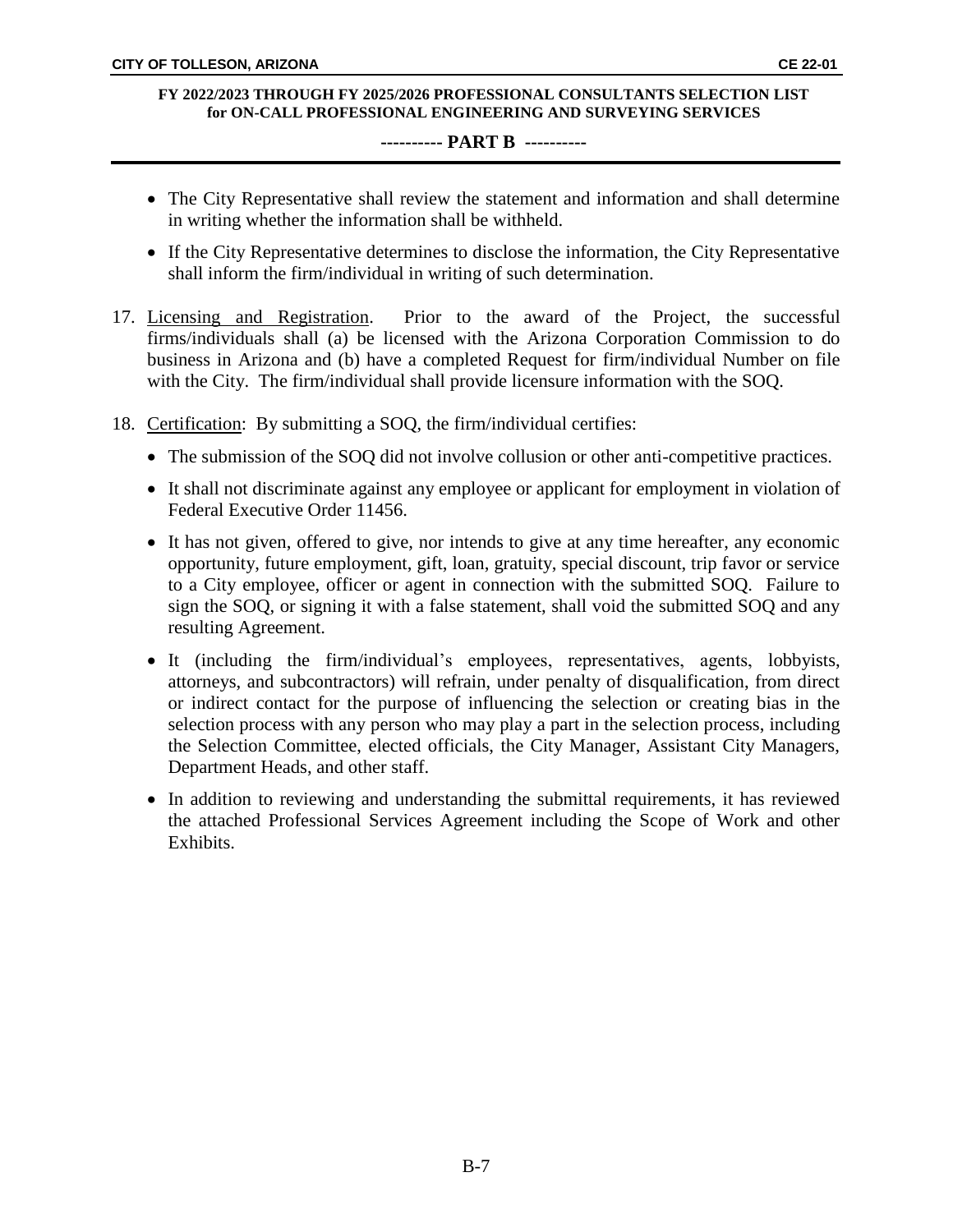#### **---------- PART B ----------**

## **V. SCORING**

A Selection Committee will evaluate submittals. Firms/individuals will be evaluated and scored according to the following maximum 100-point system:

| 1. Consultant Team     | 30 points |
|------------------------|-----------|
| 2. Firm's Capabilities | 30 points |
| 3. Past Performance    | 40 points |

## **VI. SELECTION PROCESS**

1. The City's Selection Committee will review and score each in accordance with evaluation criteria provided in this RFQ and rank the top five (5) Prime Consultants considered most qualified. These highest ranked Prime Consultants will be placed on the QCL.

The City reserves the right to conduct interviews of submitting Consultants. If interviews are conducted, interviews will be done of a short list of up to five (5) Consultants submitting an SOQ. If interviews are conducted, interview evaluation criteria will be provided to the interviewed firms prior to the interviews.

2. An SOQ submittal is an offer to contract with the City based upon the terms, conditions and specifications contained in this RFQ and the firm/individual's responsive SOQ, unless any of the terms, conditions, or specifications is modified by a written addendum or agreement amendment; provided, however, that no contractual relationship shall be established until the firm/individual has signed, and the City has approved, a Professional Services Agreement between the City in substantially the form included herein.

## **VII. NON-RESPONSIVE SUBMITTALS**

The SOQ format herein shall be followed when expressing interest in On-Call Professional Engineering Services. An SOQ not following the correct format may be considered nonresponsive and may be rejected and not be given any further consideration, at the sole discretion of the City.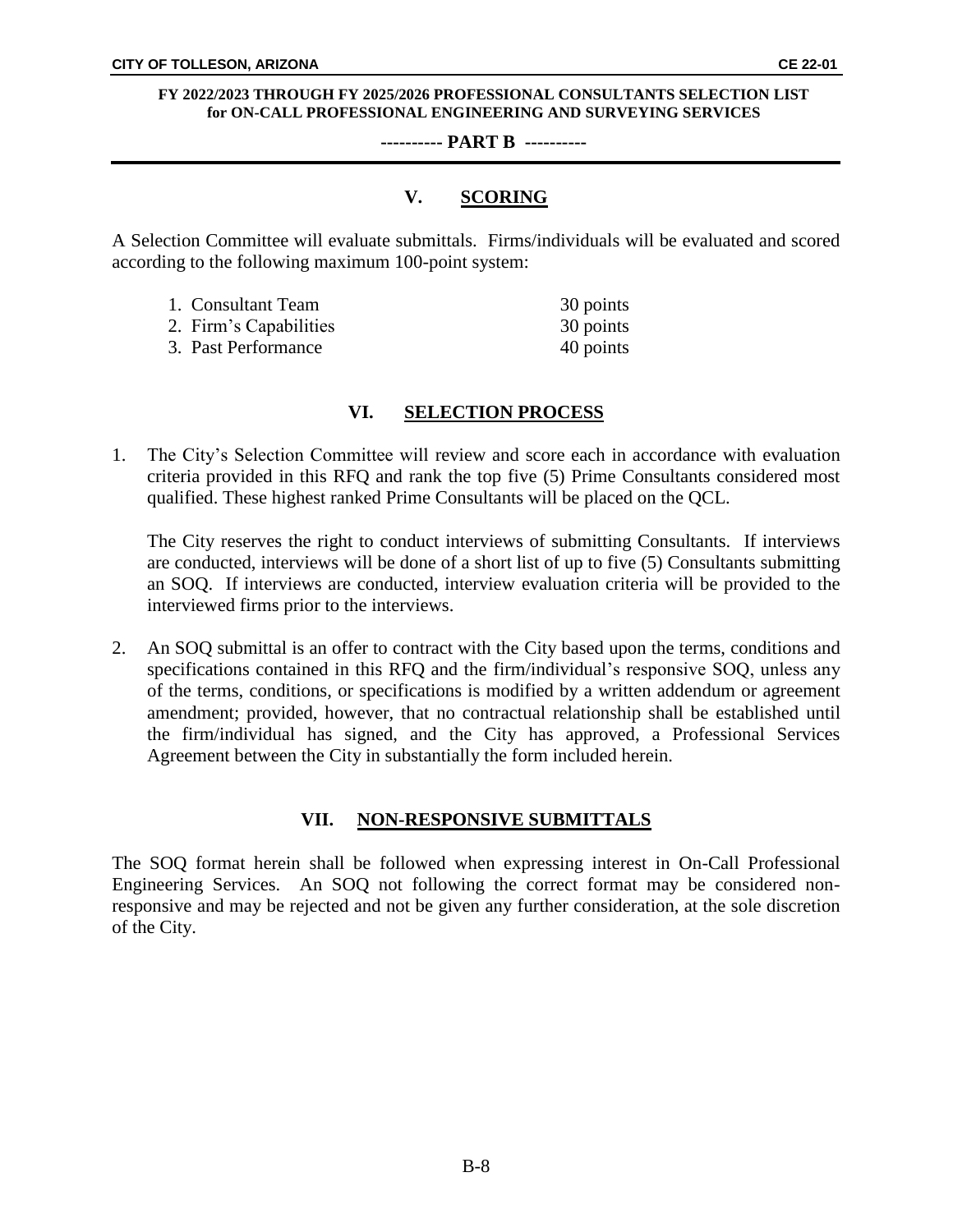#### **---------- PART B ----------**

### **VIII. AWARD OF CONTRACT**

Upon the final ranking and designation of the final list, the City may proceed to negotiate and enter into an Agreement with up to five of the top five (5) highest ranked Prime Consultants on the QCL with whom the City is able to successfully negotiate terms, conditions and price of an Agreement to the parties mutual satisfaction. The Agreement will incorporate the terms set forth in Section III above. Being on the QCL and subsequently entering into an Agreement with the City does not necessarily guarantee that the City will issue future Purchase Orders or Authorizations for Services to the Prime Consultant/s. As stated in Section III above, Purchase Orders or Authorizations will be issued based upon the City's needs.

## **IX. PROTESTS**

Pursuant to A.R.S. Section 34-604(J), protests related to this RFQ may be filed with the City Clerk pursuant to the procurement protest policy and procedures of the Arizona State Department of Administration.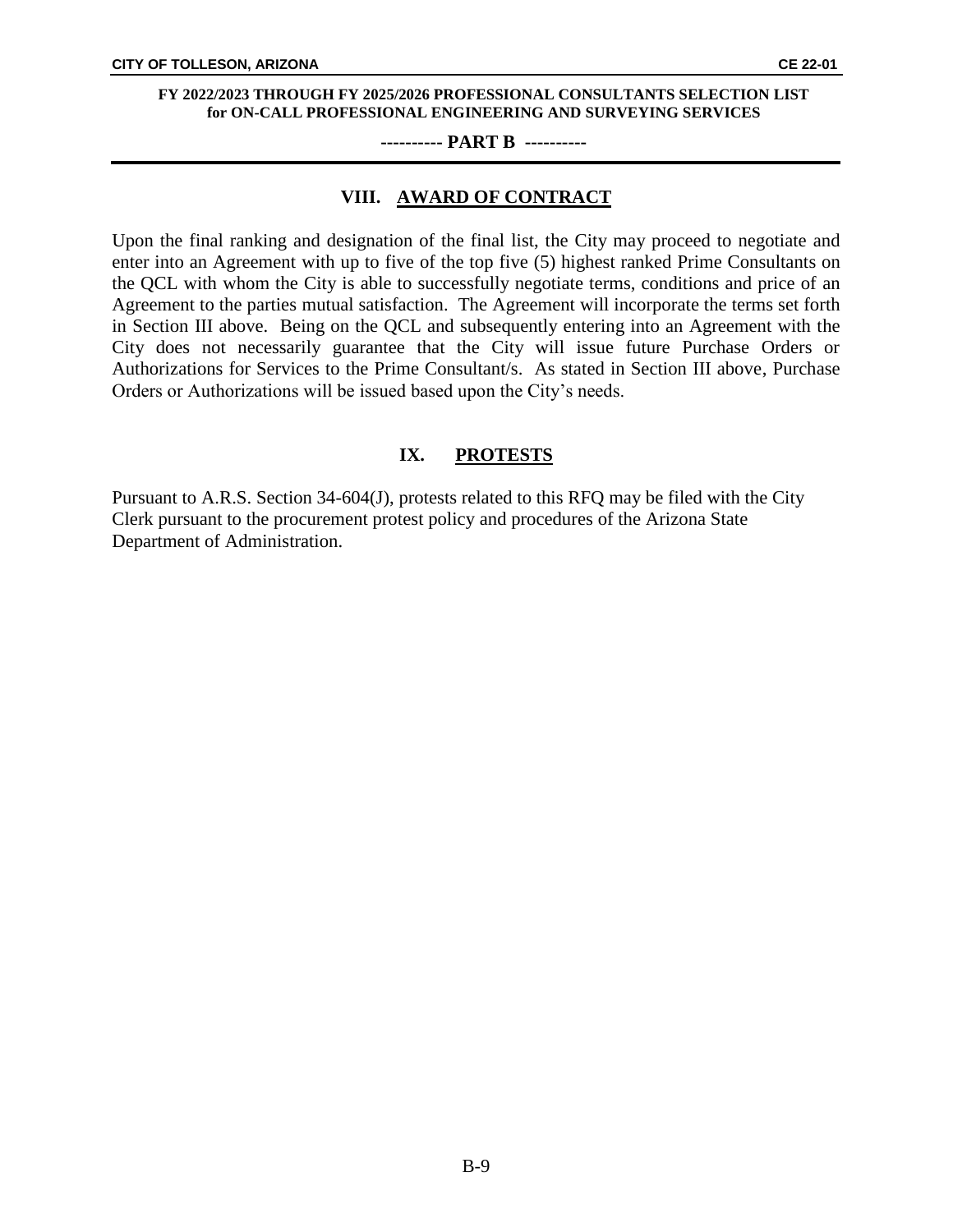### **---------- PART B ----------**

# **EXHIBIT "A" PRIME CONSULTANT INFORMATION SHEET**

(Complete and Return with Your Qualifications Statement)

## **PROJECT:** On-Call Professional Engineering and Surveying Services

**FIRM NAME:**  $\blacksquare$ 

| <b>Address of</b><br><b>Primary or Corporate</b><br><b>Headquarters</b> |  |
|-------------------------------------------------------------------------|--|
| Name of Principal, Title                                                |  |
| <b>Address of</b><br><b>Local Office</b>                                |  |
| <b>Phone</b>                                                            |  |
| Fax                                                                     |  |
| e-mail                                                                  |  |
| <b>Discipline / Service</b>                                             |  |
| Name & Title Who will<br><b>Execute Agreement</b>                       |  |
| Name & Title Who will<br><b>Receive Notices (Article 3)</b>             |  |
| <b>Address of</b><br><b>Primary or Corporate</b><br><b>Headquarters</b> |  |
| <b>Name of Contracts</b><br><b>Contact Person</b>                       |  |
| <b>Phone</b>                                                            |  |
| Fax                                                                     |  |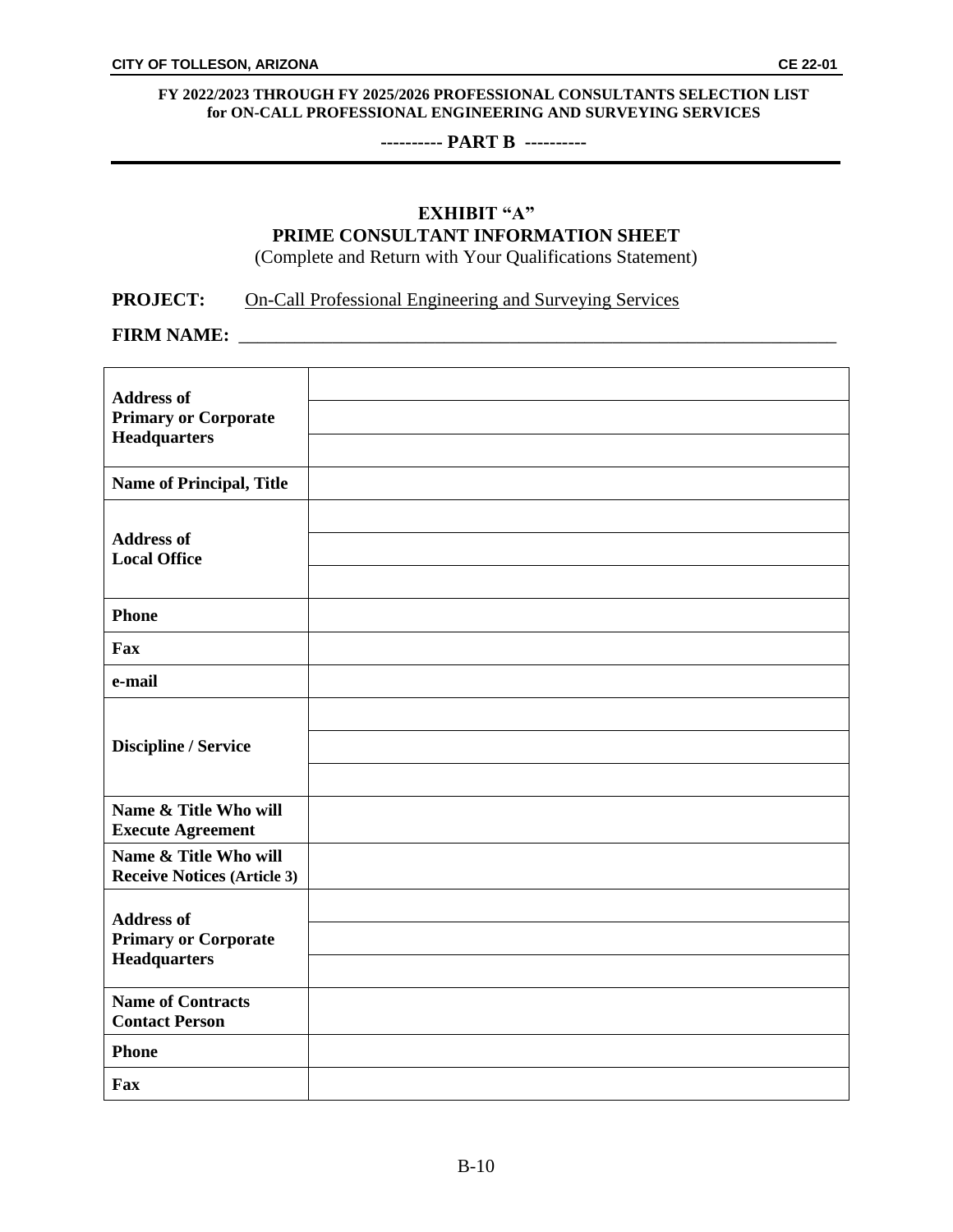**---------- PART B ----------**

## **EXHIBIT "B"**

## **PRIME CONSULTANT/SUBCONSULTANT THREE-YEAR CONTRACT HISTORY**

(Complete and Return with Your Qualifications Statement)

**PROJECT:** On-Call Professional Engineering and Surveying Services

**FIRM NAME:**  $\blacksquare$ 

| <b>NUMBER</b> |
|---------------|
|               |
|               |
|               |
|               |
|               |
|               |
|               |
|               |
|               |
|               |
|               |
|               |
|               |
|               |
|               |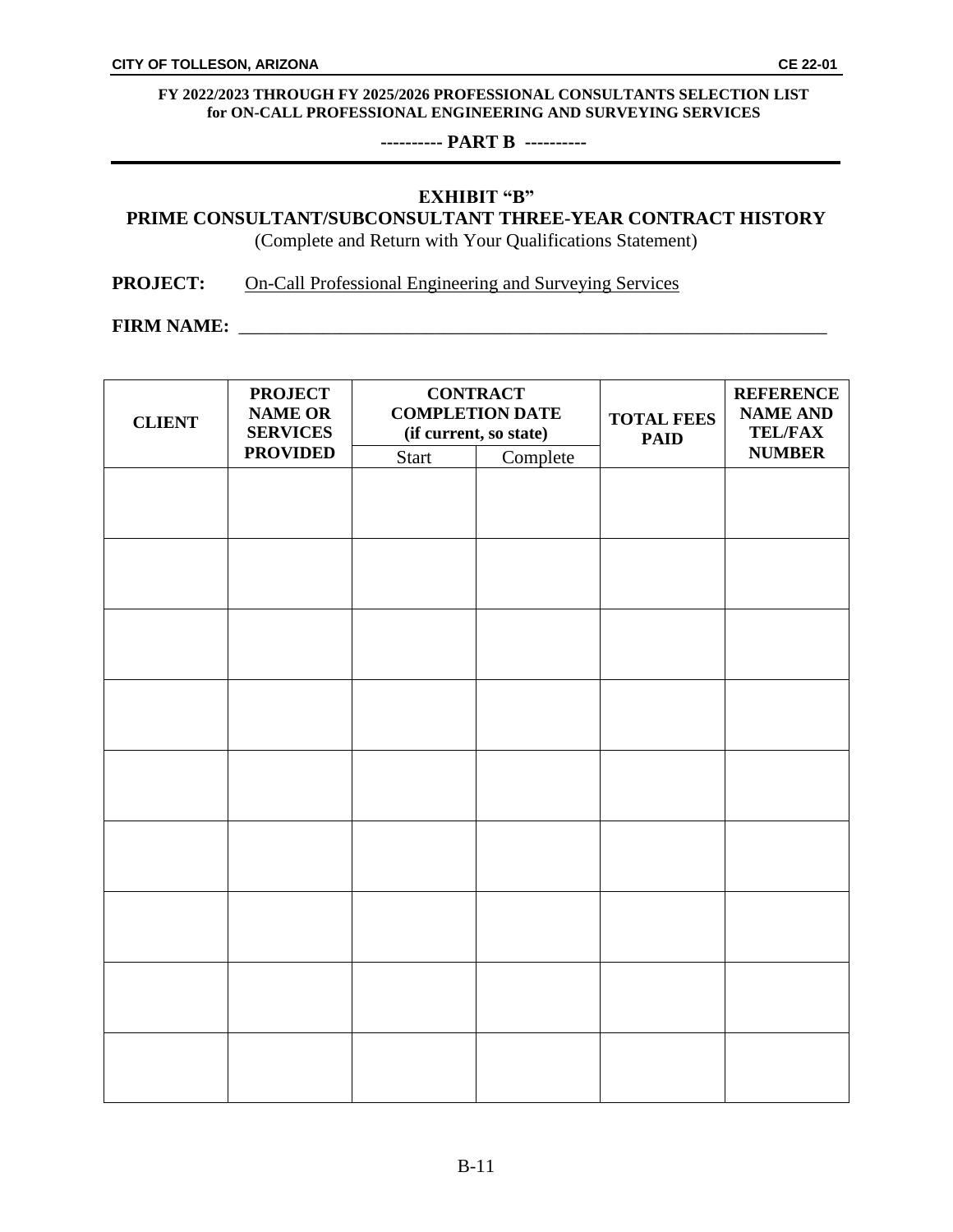#### **---------- PART B ----------**

## **EXHIBIT "C" PRIME CONSULTANT PERFORMANCE INQUIRY**

#### **PRIME CONSULTANT: Please fill out your name & address and send to Referring Agency/Client.**

### **PRIME CONSULTANT:** \_\_\_\_\_\_\_\_\_\_\_\_\_\_\_\_\_\_\_\_\_\_\_\_\_\_\_\_\_\_\_\_\_\_\_\_\_\_\_\_\_\_\_\_\_\_\_\_\_\_\_\_\_\_\_\_\_\_\_\_\_\_\_

#### **ADDRESS:** \_\_\_\_\_\_\_\_\_\_\_\_\_\_\_\_\_\_\_\_\_\_\_\_\_\_\_\_\_\_\_\_\_\_\_\_\_\_\_\_\_\_\_\_\_\_\_\_\_\_\_\_\_\_\_\_\_\_\_\_\_\_\_\_\_\_\_\_\_\_\_\_\_\_

The City of Tolleson is considering this Prime Consultant's application to provide Profession Engineering Services to the City. Please rank the Consultant's past performance in the categories indicated below using a scale of 1 to 5, with 5 being exceptional. Please e-mail, fax or mail your completed questionnaire to the following on or before Tuesday, June 28, 2022 prior to 2:00 p.m. local time.

|                                 | E-MAIL: Tiffany.Rivas@tolleson.az.gov |
|---------------------------------|---------------------------------------|
|                                 | FAX: (623) 907-2629                   |
| <b>ATTENTION:</b> Tiffany Rivas |                                       |

#### *WE SINCERELY APPRECIATE YOUR COOPERATION.*

### **REFERRING AGENCY/CLIENT INFORMATION:**

| Name of Agency/Client:                                                                                                                                                                               |                                                                                                                                                                                                                                                                        |  |
|------------------------------------------------------------------------------------------------------------------------------------------------------------------------------------------------------|------------------------------------------------------------------------------------------------------------------------------------------------------------------------------------------------------------------------------------------------------------------------|--|
|                                                                                                                                                                                                      | Position: ____                                                                                                                                                                                                                                                         |  |
| NAME OF THE PROJECT TO WHICH SURVEY REFERS:                                                                                                                                                          |                                                                                                                                                                                                                                                                        |  |
| RATING SCALE(*)<br>$1 =$ Most requirements not met<br>$2 =$ Some requirements not met, ineffective correction actions<br>$3 =$ Met all requirements; minor problems; effective corrective<br>actions | $4 =$ Met requirements, exceed some (5%): minor problems;<br>effective corrective actions<br>$5 =$ Met all requirements, exceeded a significant<br>amount/number; no or minor problems' highly effective<br>corrective actions' quality results or product; innovative |  |
| Note: If the consultant met all your requirements, they should get a "3". They should get a higher score only if<br>they exceeded your requirements and expectations.                                |                                                                                                                                                                                                                                                                        |  |

|    | PRIME CONSULTANT REFERENCES QUESTIONNAIRE                                        | $Rating(*)$ |
|----|----------------------------------------------------------------------------------|-------------|
| #1 | Technical performance (quality of product/service)                               |             |
| #2 | <b>Cost Control</b>                                                              |             |
| #3 | <b>Timeliness</b>                                                                |             |
| #4 | Business Relations (professionalism; focus on customer satisfaction, approach to |             |
|    | change proposals, dispute resolution)                                            |             |
|    | <b>TOTAL</b>                                                                     |             |

|  | <b>Comments:</b> (Please include any comments you wish to offer. Respondent may attach one additional sheet if needed.) |
|--|-------------------------------------------------------------------------------------------------------------------------|
|  |                                                                                                                         |
|  |                                                                                                                         |
|  |                                                                                                                         |
|  |                                                                                                                         |
|  |                                                                                                                         |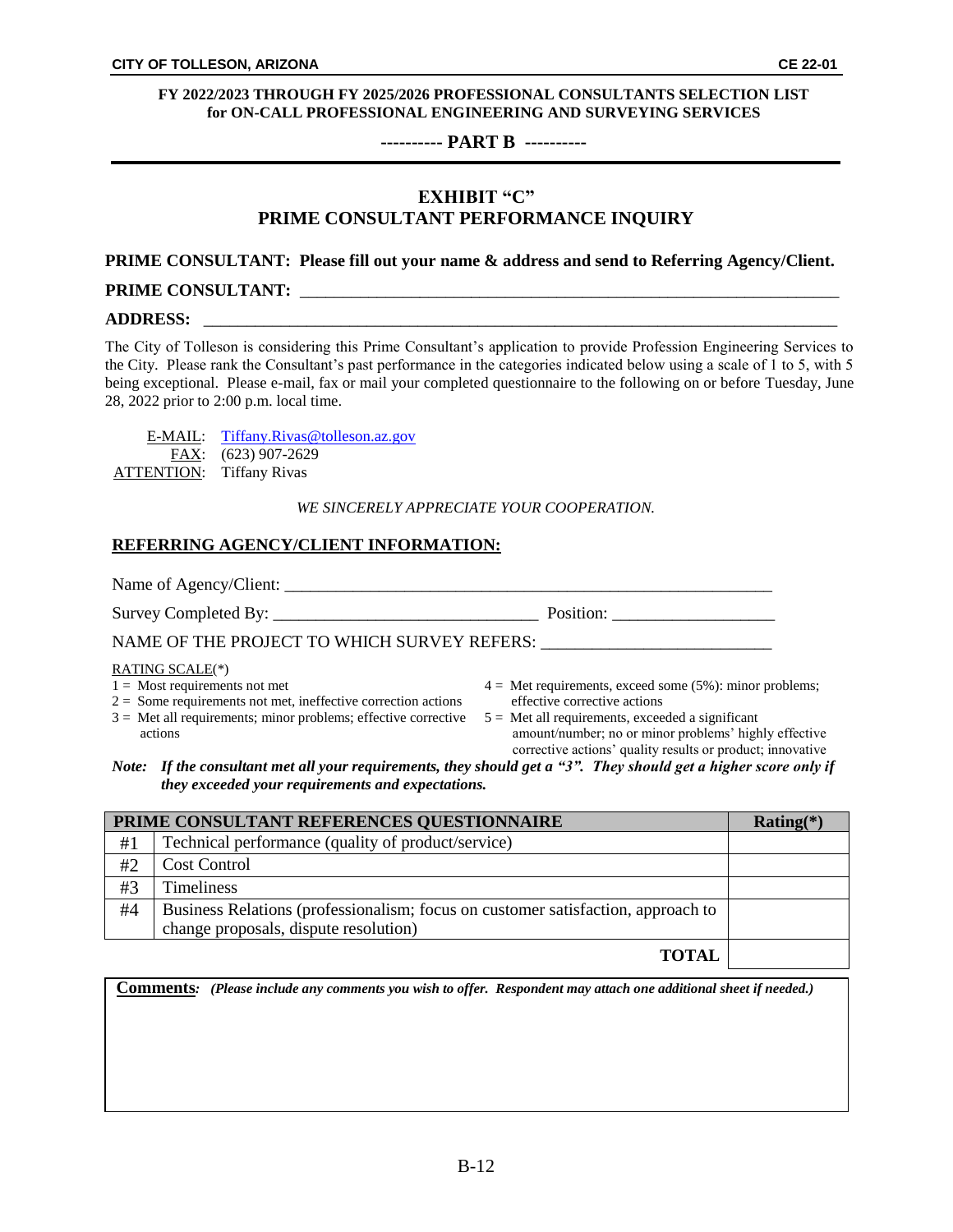**---------- PART C ----------**

## **IX. FIRM/INDIVIDUAL INFORMATION FORM**

By sending a Statement of Qualifications, the submitting firm/individual certifies that it has reviewed the administrative information and draft of the Professional Services Agreement's terms and conditions and, if awarded the Agreement, agrees to be bound thereto.

| FIRM/INDIVIDUAL SUBMITTING<br><b>PROPOSAL</b> |                        | FEDERAL TAX ID NUMBER |                             |      |
|-----------------------------------------------|------------------------|-----------------------|-----------------------------|------|
|                                               | PRINTED NAME AND TITLE |                       | <b>AUTHORIZED SIGNATURE</b> |      |
| <b>ADDRESS</b>                                |                        |                       | <b>TELEPHONE</b>            | FAX# |
| <b>CITY</b>                                   | <b>STATE</b>           | <b>ZIP</b>            | <b>DATE</b>                 |      |
| WEB SITE:                                     |                        |                       | EMAIL ADDRESS:              |      |
|                                               |                        |                       |                             |      |

MINORITY/WOMEN-OWNED SMALL BUSINESSES (check appropriate item):

Disadvantaged Business Enterprise (DBE) Women-Owned Business Enterprise (WBE)

Minority Business Enterprise (MBE)

Small Business Enterprise (SBE)

Has your firm/individual been certified by any jurisdiction in Arizona as a minority or woman owned business enterprise?

If yes, please provide details and documentation of the certification.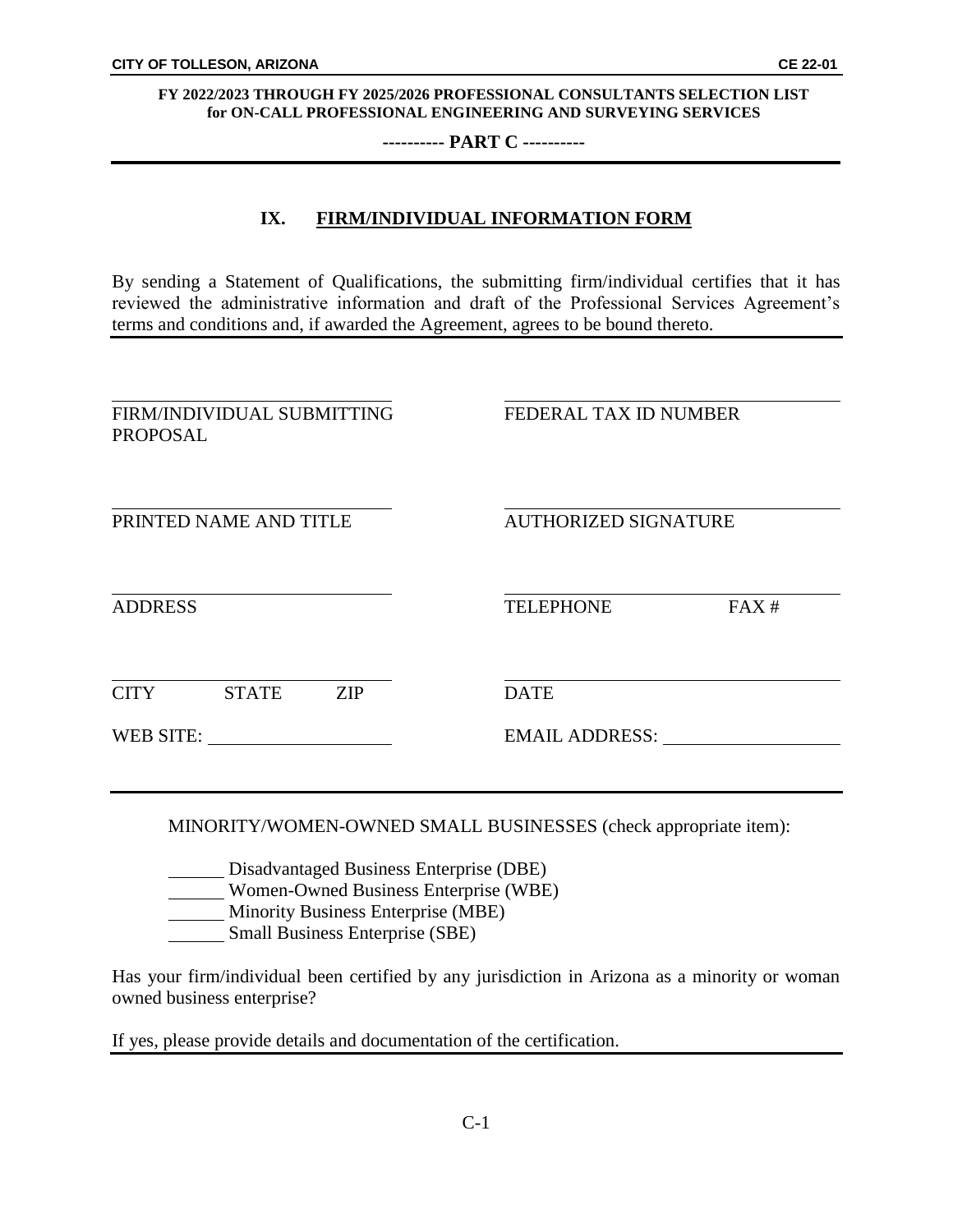**---------- PART D ----------**

## **X. SAMPLE PROFESSIONAL SERVICES AGREEMENT**

## **BETWEEN THE CITY OF TOLLESON AND**

\_\_\_\_\_\_\_\_\_\_\_\_\_\_\_\_\_\_\_\_\_\_\_\_\_\_\_\_\_\_

THIS PROFESSIONAL SERVICES AGREEMENT (this "Agreement") is made as of . 2022, between the City of Tolleson, an Arizona municipal corporation (the "City") and \_\_\_\_\_\_\_\_\_\_\_\_\_\_\_\_\_\_\_\_\_\_\_\_, a(n) \_\_\_\_\_\_\_\_\_\_\_\_\_\_\_\_\_\_\_\_\_\_\_\_ (the "Consultant").

### **RECITALS**

A. The City issued a Request for Qualifications, Project # "Project Name" (the "RFQ"), attached hereto as Exhibit A, and incorporated herein by reference, seeking statements of qualifications (the "SOQ") from vendors for professional consulting services.

B. The Consultant submitted a SOQ in response to the RFQ, attached hereto as Exhibit B, and incorporated herein by reference, and the City desires to enter into an Agreement with the Consultant for <u>\_\_\_\_\_\_\_\_\_\_\_\_\_\_\_\_\_\_\_\_\_\_\_\_\_</u>

\_\_\_\_\_\_\_\_\_\_\_\_\_\_\_\_\_\_\_\_\_\_\_\_\_\_\_\_\_\_\_\_\_\_\_\_\_\_\_\_\_\_\_\_\_\_\_\_\_\_\_\_\_\_\_\_\_\_\_\_\_\_\_\_ (the "Services").

### AGREEMENT

NOW, THEREFORE, in consideration of the foregoing recitals, which are incorporated herein by reference, the following mutual covenants and conditions, and other good and valuable consideration, the receipt and sufficiency of which is hereby acknowledged, the City and the Consultant hereby agree as follows:

1. Term of Agreement. This Agreement shall be effective as of the date first set forth above and shall remain in full force and effect until \_\_\_\_\_\_\_\_\_\_\_\_\_\_\_\_\_\_\_\_\_\_, 2022.

2. Scope of Work. Consultant shall provide the Services as set forth in the Scope of Work, attached hereto as Exhibit C and incorporated herein by reference.

3. Compensation. The City shall pay Consultant a price not to exceed the amount designated in the Purchase Order or Authorization for Services provided to Consultant for the Services as set forth in the Fee Proposal, attached hereto as **Exhibit D** and incorporated herein by reference.

D-1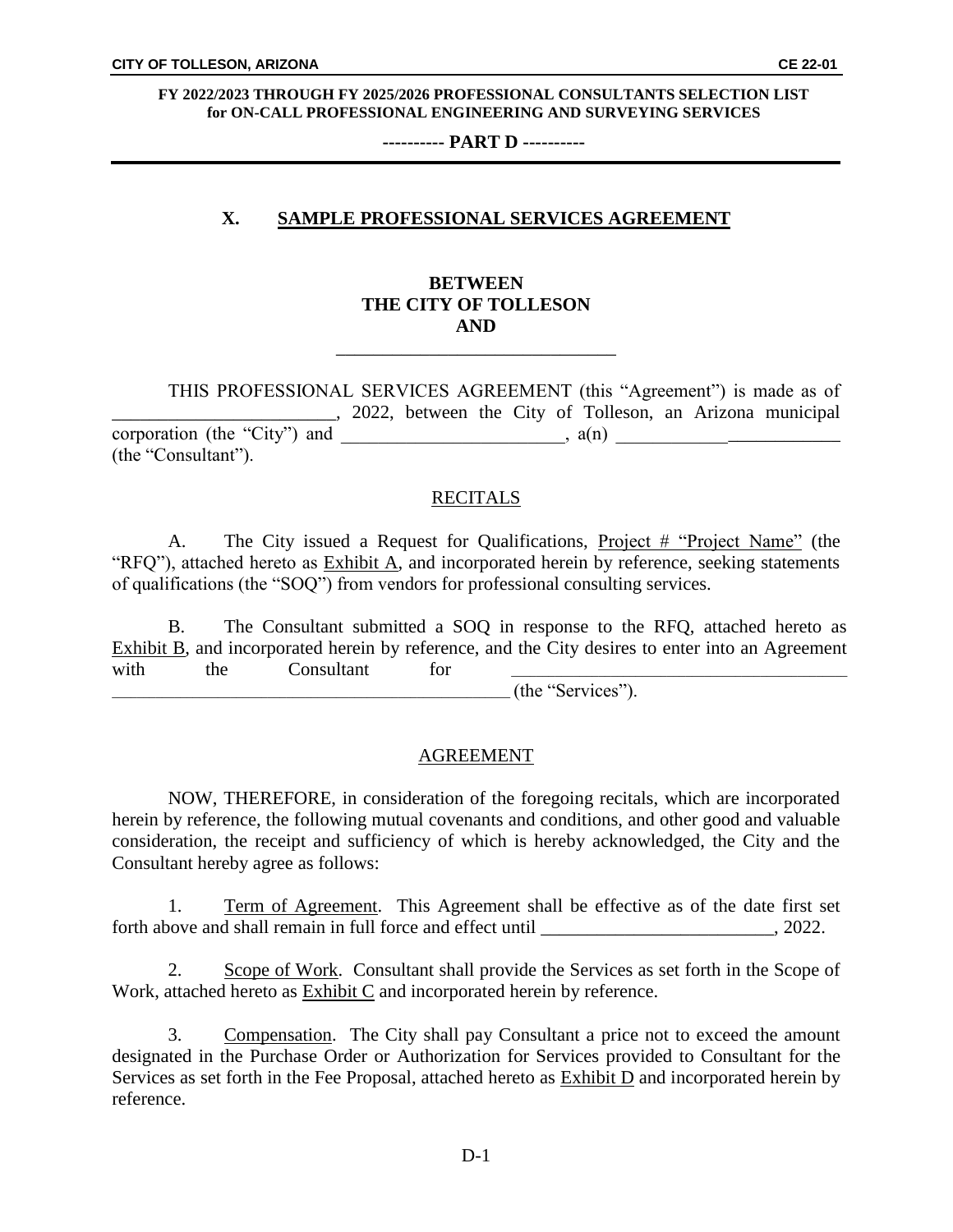### **---------- PART D ----------**

4. Payments. The City shall pay the Consultant monthly, based upon work performed and completed to date, and upon submission and approval of invoices. All invoices shall document and itemize all work completed to date. The invoice statement shall include a record of time expended and work performed in sufficient detail to justify payment.

5. Documents. All documents prepared and submitted to the City pursuant to this Agreement shall be the property of the City.

6. Consultant Personnel. Consultant shall provide adequate, experienced personnel, capable of and devoted to the successful completion of the Services to be performed under this Agreement. Consultant agrees to assign specific individuals to key positions. If deemed qualified, the Consultant is encouraged to hire City residents to fill vacant positions at all levels. Consultant agrees that, upon commencement of the Services to be performed under this Agreement, key personnel shall not be removed or replaced without prior written notice to the City. If key personnel are not available to perform the Services for a continuous period exceeding 30 calendar days, or are expected to devote substantially less effort to the Services than initially anticipated, Consultant shall immediately notify the City of same and shall, subject to the concurrence of the City, replace such personnel with personnel of substantially equal ability and qualifications.

7. Inspection; Acceptance. All work shall be subject to inspection and acceptance by the City at reasonable times during Consultant's performance. The Consultant shall provide and maintain a self-inspection system that is acceptable to the City.

8. Licenses; Materials. Consultant shall maintain in current status all federal, state and local licenses and permits required for the operation of the business conducted by the Consultant. The City has no obligation to provide Consultant, its employees or subcontractors any business registrations or licenses required to perform the specific services set forth in this Agreement. The City has no obligation to provide tools, equipment or material to Consultant.

9. Performance Warranty. Consultant warrants that the Services rendered will conform to the requirements of this Agreement and to the professional standards in the field.

10. Indemnification. To the fullest extent permitted by law, the Consultant shall indemnify, defend and hold harmless the City and each council member, officer, employee or agent thereof (the City and any such person being herein called an "Indemnified Party"), for, from and against any and all losses, claims, damages, liabilities, costs and expenses (including, but not limited to, reasonable attorneys' fees, court costs and the costs of appellate proceedings) to which any such Indemnified Party may become subject, under any theory of liability whatsoever ("Claims"), insofar as such Claims (or actions in respect thereof) relate to, arise out of, or are caused by or based upon the negligent acts, intentional misconduct, errors, mistakes or omissions, in connection with the work or services of the Consultant, its officers, employees,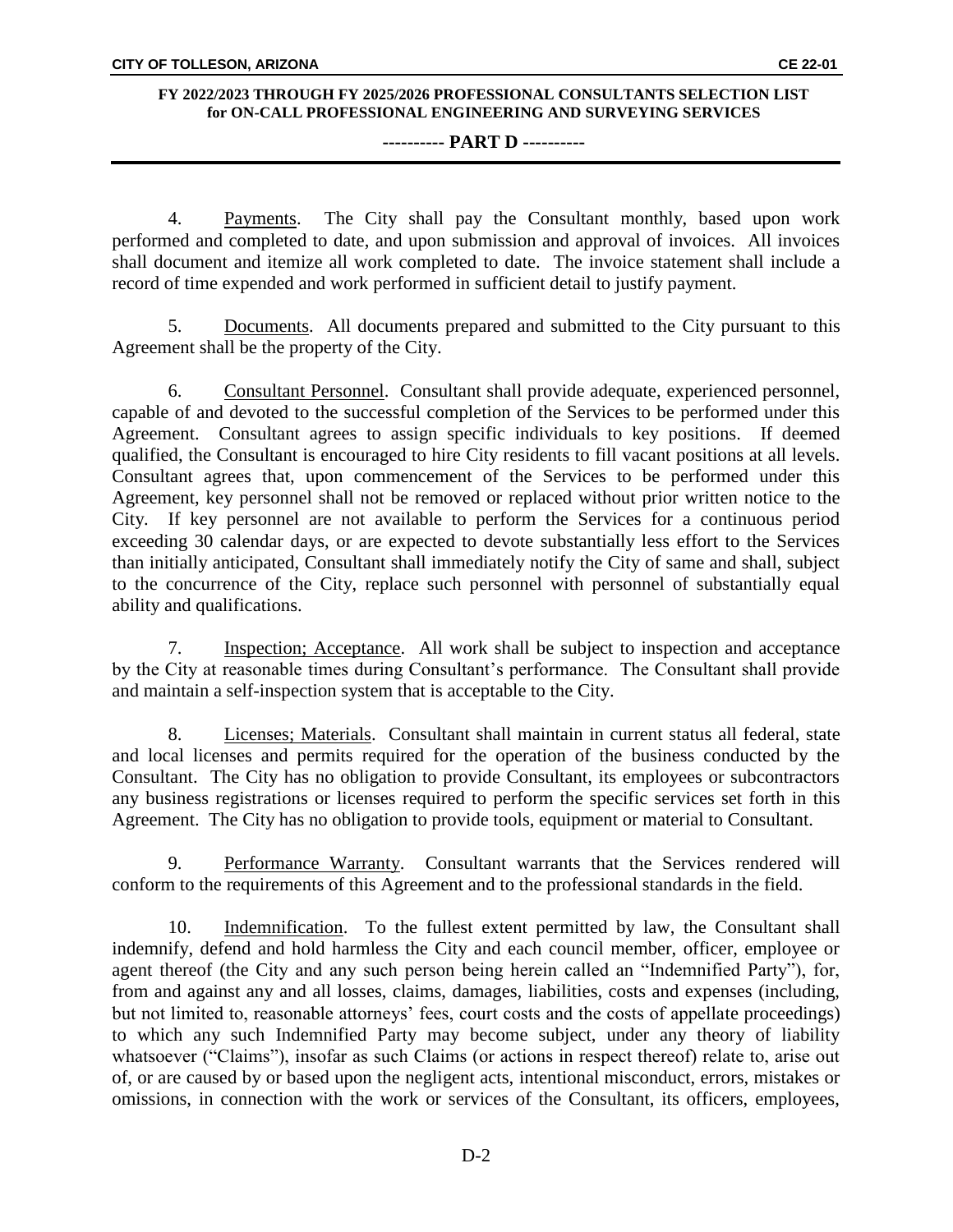### **---------- PART D ----------**

agents, or any tier of subcontractor in the performance of this Agreement. The amount and type of insurance coverage requirements set forth below will in no way be construed as limiting the scope of the indemnity in this Section.

- 11. Insurance.
	- 11.1 General.

a. Insurer Qualifications. Without limiting any obligations or liabilities of Consultant, Consultant shall purchase and maintain, at its own expense, hereinafter stipulated minimum insurance with insurance companies authorized to do business in the State of Arizona pursuant to ARIZ. REV. STAT. § 20-206, as amended, with an AM Best, Inc. rating of Aor above with policies and forms satisfactory to the City. Failure to maintain insurance as specified herein may result in termination of this Agreement at the City's option.

b. No Representation of Coverage Adequacy. By requiring insurance herein, the City does not represent that coverage and limits will be adequate to protect Consultant. The City reserves the right to review any and all of the insurance policies and/or endorsements cited in this Agreement but has no obligation to do so. Failure to demand such evidence of full compliance with the insurance requirements set forth in this Agreement or failure to identify any insurance deficiency shall not relieve Consultant from, nor be construed or deemed a waiver of, its obligation to maintain the required insurance at all times during the performance of this Agreement.

c. Additional Insured. All insurance coverage and self-insured retention or deductible portions, except Workers' Compensation insurance and Professional Liability insurance, if applicable, shall name, to the fullest extent permitted by law for claims arising out of the performance of this Agreement, the City, its agents, representatives, officers, directors, officials and employees as Additional Insured as specified under the respective coverage sections of this Agreement.

d. Coverage Term. All insurance required herein shall be maintained in full force and effect until all work or services required to be performed under the terms of this Agreement are satisfactorily performed, completed and formally accepted by the City, unless specified otherwise in this Agreement.

e. Primary Insurance. Consultant's insurance shall be primary insurance with respect to performance of this Agreement and in the protection of the City as an Additional Insured.

f. Waiver. All policies, except for Professional Liability, including Workers' Compensation insurance, shall contain a waiver of rights of recovery (subrogation) against the City, its agents, representatives, officials, officers and employees for any claims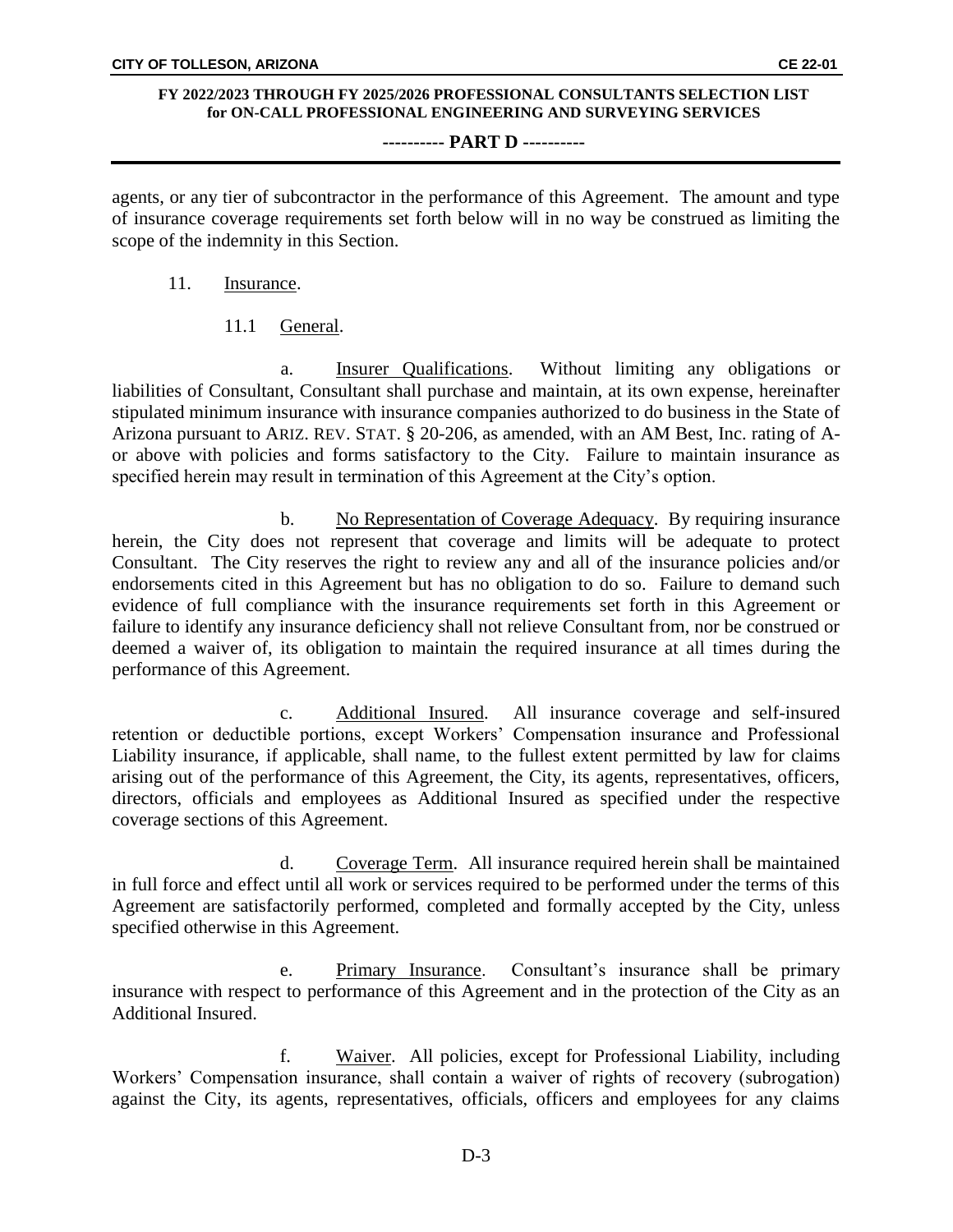#### **---------- PART D ----------**

arising out of the work or services of Consultant. Consultant shall arrange to have such subrogation waivers incorporated into each policy via formal written endorsement thereto.

g. Policy Deductibles and/or Self-Insured Retentions. The policies set forth in these requirements may provide coverage that contains deductibles or self-insured retention amounts. Such deductibles or self-insured retention shall not be applicable with respect to the policy limits provided to the City. Consultant shall be solely responsible for any such deductible or self-insured retention amount.

h. Use of Subcontractors. If any work under this Agreement is subcontracted in any way, Consultant shall execute written agreements with its subcontractors containing the indemnification provisions set forth in this Section and insurance requirements set forth herein protecting the City and Consultant. Consultant shall be responsible for executing any agreements with its subcontractors and obtaining certificates of insurance verifying the insurance requirements.

i. Evidence of Insurance. Prior to commencing any work or services under this Agreement, Consultant will provide the City with suitable evidence of insurance in the form of certificates of insurance and a copy of the declaration page(s) of the insurance policies as required by this Agreement, issued by Consultant's insurance insurer(s) as evidence that policies are placed with acceptable insurers as specified herein and provide the required coverages, conditions and limits of coverage specified in this Agreement and that such coverage and provisions are in full force and effect. Confidential information such as the policy premium may be redacted from the declaration page(s) of each insurance policy, provided that such redactions do not alter any of the information required by this Agreement. The City shall reasonably rely upon the certificates of insurance and declaration page(s) of the insurance policies as evidence of coverage but such acceptance and reliance shall not waive or alter in any way the insurance requirements or obligations of this Agreement. In the event any insurance policy required by this Agreement is written on a "claims made" basis, coverage shall extend for two years past completion of the Services and the City's acceptance of the Consultant's work or services and as evidenced by annual certificates of insurance. If any of the policies required by this Agreement expire during the life of this Agreement, it shall be Consultant's responsibility to forward renewal certificates and declaration page(s) to the City 30 days prior to the expiration date. All certificates of insurance and declarations required by this Agreement shall be identified by referencing the RFQ number and title or this Agreement. A \$25.00 administrative fee shall be assessed for all certificates or declarations received without the appropriate RFQ number and title or a reference to this Agreement, as applicable. Additionally, certificates of insurance and declaration page(s) of the insurance policies submitted without referencing the appropriate RFQ number and title or a reference to the Agreement, as applicable, will be subject to rejection and may be returned or discarded. Certificates of insurance and declaration page(s) shall specifically include the following provisions: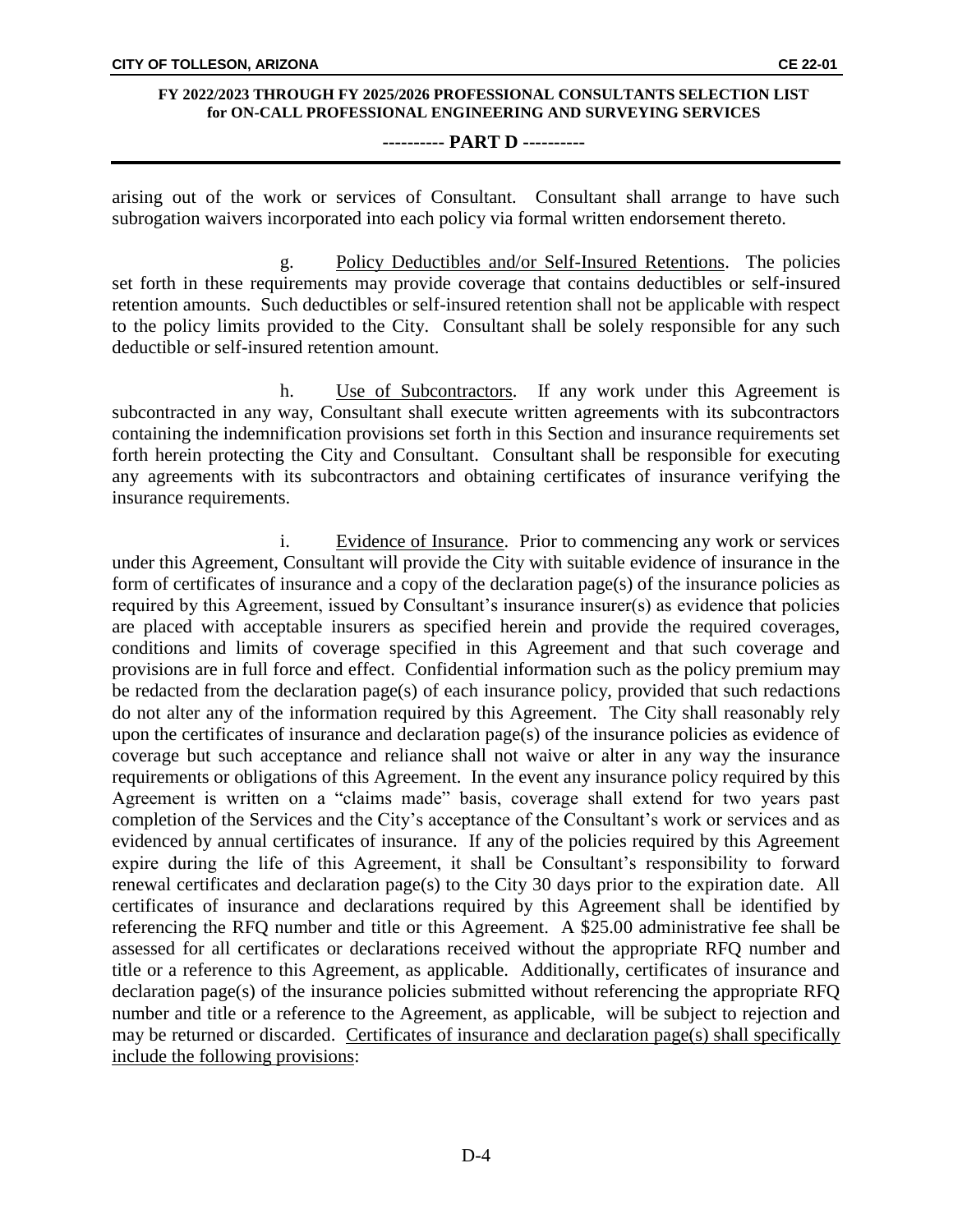#### **---------- PART D ----------**

(1) The City, its agents, representatives, officers, directors, officials and employees

are Additional Insureds as follows: (a) Commercial General Liability – Under Insurance Services Office, Inc., ("ISO") Form CG 20 10 03 97 or equivalent. (b) Auto Liability – Under ISO Form CA 20 48 or equivalent. (c) Excess Liability – Follow Form to underlying insurance. (2) Consultant's insurance shall be primary insurance as respects performance of the Agreement. (3) All policies, except for Professional Liability, including Workers' Compensation, waive rights of recovery (subrogation) against City, its agents, representatives, officers, officials and employees for any claims arising out of work or services performed by Consultant under this Agreement. (4) A 30-day advance notice cancellation provision. If ACORD certificate of insurance form is used, the phrases in the cancellation provision "endeavor to" and "but failure to mail such notice shall impose no obligation or liability of any kind upon the company, its agents or representatives" shall be deleted. Certificate forms other than ACORD form shall have similar restrictive language deleted. 11.2 Required Insurance Coverage. a. Commercial General Liability. Consultant shall maintain "occurrence" form Commercial General Liability insurance with an unimpaired limit of not less than \$1,000,000 for each occurrence, \$2,000,000 Products and Completed Operations Annual Aggregate and a \$2,000,000 General Aggregate Limit. The policy shall cover liability arising from premises, operations, independent contractors, products-completed operations, personal injury and advertising injury. Coverage under the policy will be at least as broad as ISO policy form CG 00 010 93 or equivalent thereof, including but not limited to, separation of insured's clause. To the fullest extent allowed by law, for claims arising out of the performance of this Agreement, the City, its agents, representatives, officers, officials and employees shall be cited as an Additional Insured under ISO, Commercial General Liability Additional Insured

Endorsement form CG 20 10 03 97, or equivalent, which shall read "Who is an Insured (Section II) is amended to include as an insured the person or organization shown in the Schedule, but only with respect to liability arising out of "your work" for that insured by or for you." If any Excess insurance is utilized to fulfill the requirements of this subsection, such Excess insurance shall be "follow form" equal or broader in coverage scope than underlying insurance.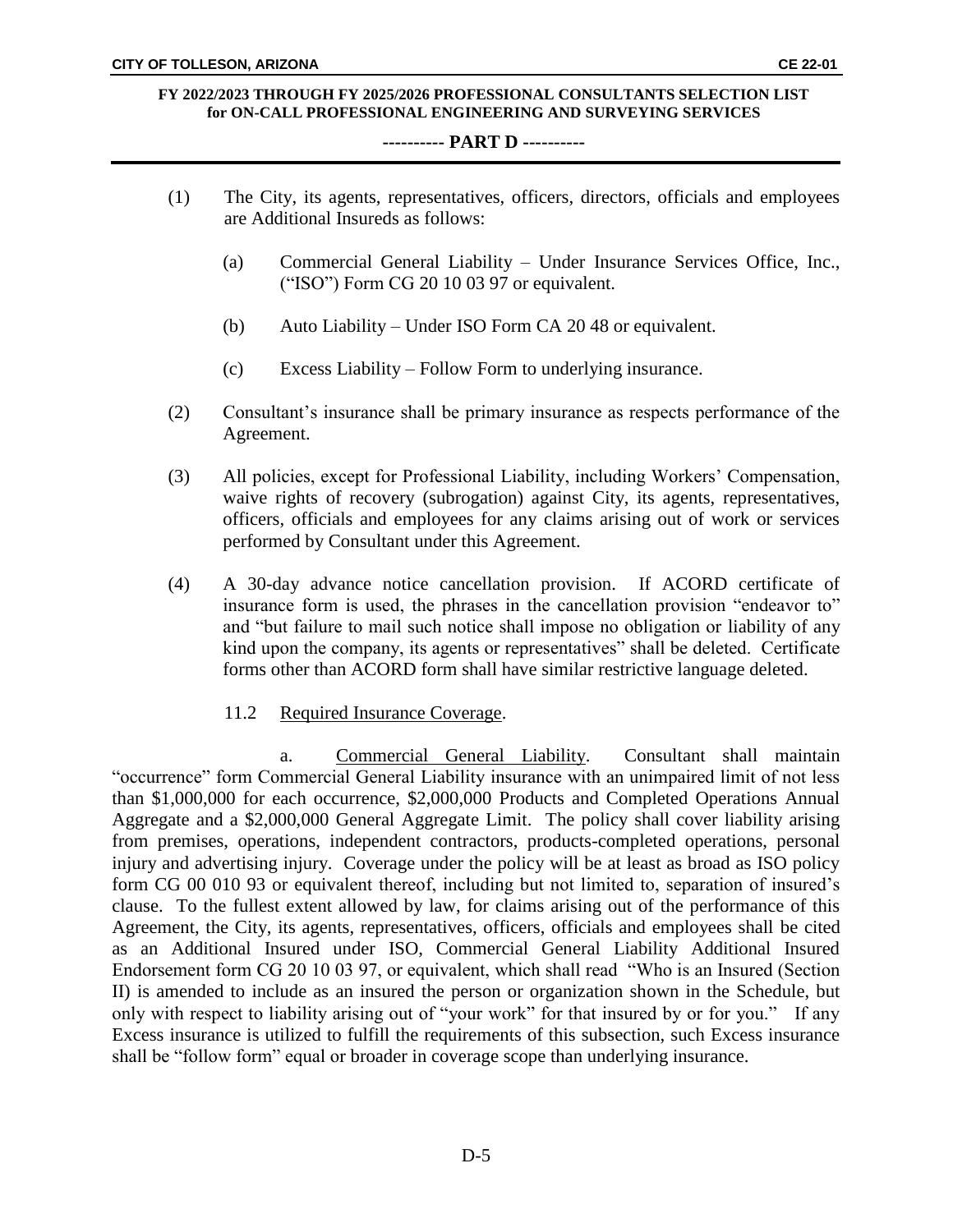### **---------- PART D ----------**

b. Vehicle Liability. Consultant shall maintain Business Automobile Liability insurance with a limit of \$1,000,000 each occurrence on Consultant's owned, hired and non-owned vehicles assigned to or used in the performance of the Consultant's work or services under this Agreement. Coverage will be at least as broad as ISO coverage code "1" "any auto" policy form CA 00 01 12 93 or equivalent thereof. To the fullest extent allowed by law, for claims arising out of the performance of this Agreement, the City, its agents, representatives, officers, directors, officials and employees shall be cited as an Additional Insured under ISO Business Auto policy Designated Insured Endorsement form CA 20 48 or equivalent. If any Excess insurance is utilized to fulfill the requirements of this subsection, such Excess insurance shall be "follow form" equal or broader in coverage scope than underlying insurance.

c. Professional Liability. If this Agreement is the subject of any professional services or work, or if the Consultant engages in any professional services or work adjunct or residual to performing the work under this Agreement, the Consultant shall maintain Professional Liability insurance covering negligent errors and omissions arising out of the Services performed by the Consultant, or anyone employed by the Consultant, or anyone for whose negligent acts, mistakes, errors and omissions the Consultant is legally liable, with an unimpaired liability insurance limit of \$2,000,000 each claim and \$2,000,000 annual aggregate. In the event the Professional Liability insurance policy is written on a "claims made" basis, coverage shall extend for two years past completion and acceptance of the Services, and the Consultant shall be required to submit certificates of insurance and a copy of the declaration page(s) of the insurance policies evidencing proper coverage is in effect as required above.

d. Workers' Compensation Insurance. Consultant shall maintain Workers' Compensation insurance to cover obligations imposed by federal and state statutes having jurisdiction over Consultant's employees engaged in the performance of work or services under this Agreement and shall also maintain Employers Liability Insurance of not less than \$500,000 for each accident, \$500,000 disease for each employee and \$1,000,000 disease policy limit.

11.3 Cancellation and Expiration Notice. Insurance required herein shall not expire, be canceled, or materially change without 30 days' prior written notice to the City.

12. Applicable Law; Venue. In the performance of this Agreement, Consultant shall abide by and conform to any and all laws of the United States, State of Arizona and City of Tolleson, including but not limited to, federal and state executive orders providing for equal employment and procurement opportunities, the Federal Occupational Safety and Health Act and any other federal or state laws applicable to this Agreement. This Agreement shall be governed by the laws of the State of Arizona and suit pertaining to this Agreement may be brought only in courts in the State of Arizona.

## 13. Termination; Cancellation.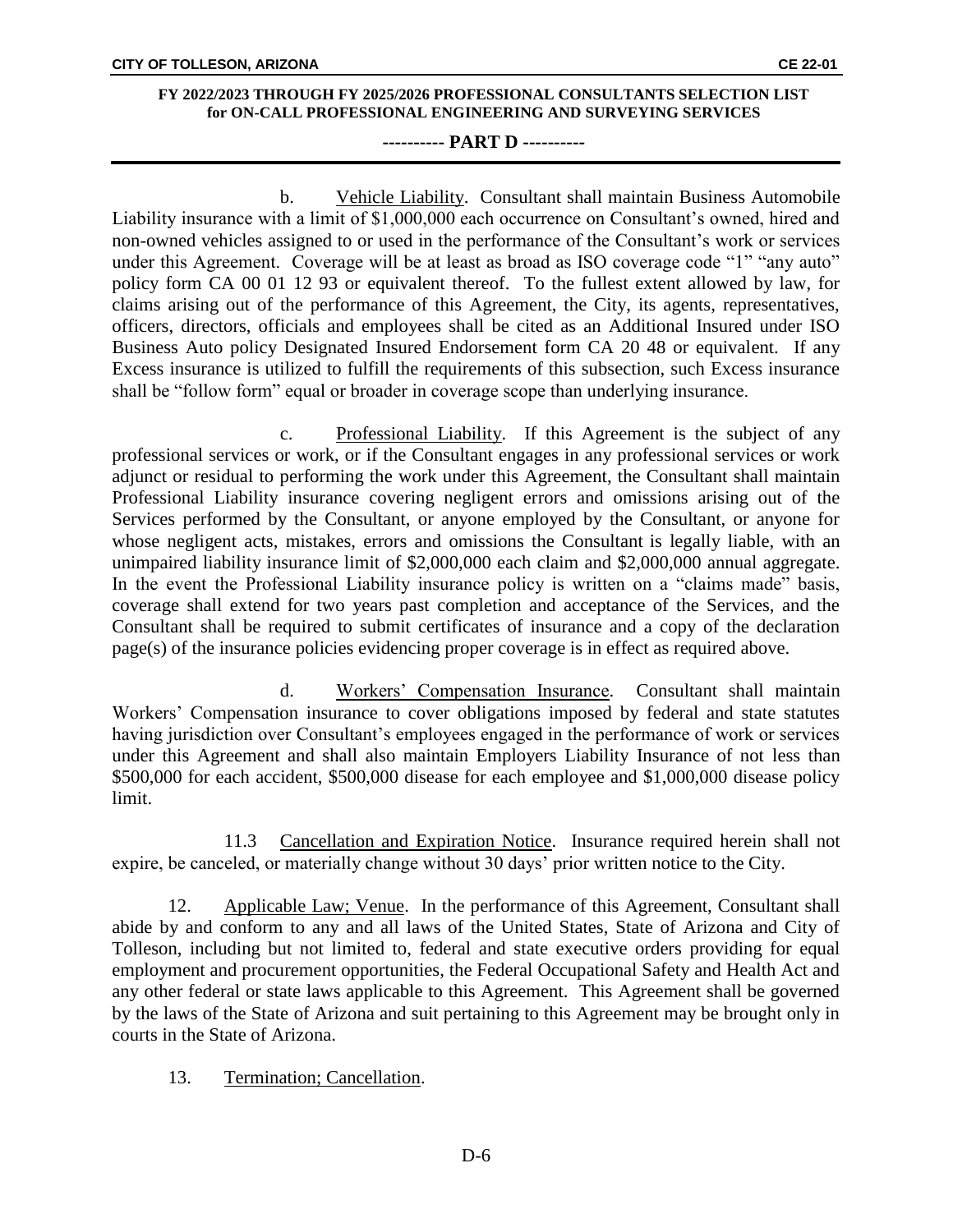### **---------- PART D ----------**

13.1 For City's Convenience. This Agreement is for the convenience of the City and, as such, may be terminated without cause after receipt by Consultant of written notice by the City. Upon termination for convenience, Consultant shall be paid for all undisputed services performed to the termination date.

13.2 For Cause. This Agreement may be terminated by either party upon 30 days' written notice should the other party fail to substantially perform in accordance with this Agreement's terms, through no fault of the party initiating the termination. In the event of such termination for cause, payment shall be made by the City to the Consultant for the undisputed portion of its fee due as of the termination date.

13.3 Due to Work Stoppage. This Agreement may be terminated by the City upon 30 days' written notice to Consultant in the event that the Services are permanently abandoned. In the event of such termination due to work stoppage, payment shall be made by the City to the Consultant for the undisputed portion of its fee due as of the termination date.

13.4 Conflict of Interest. This Agreement is subject to the provisions of ARIZ. REV. STAT. § 38-511. The City may cancel this Agreement without penalty or further obligations by the City or any of its departments or agencies if any person significantly involved in initiating, negotiating, securing, drafting or creating this Agreement on behalf of the City or any of its departments or agencies is, at any time while the Agreement or any extension of the Agreement is in effect, an employee of any other party to the Agreement in any capacity or a consultant to any other party of the Agreement with respect to the subject matter of the Agreement.

13.5 Gratuities. The City may, by written notice to the Consultant, cancel this Agreement if it is found by the City that gratuities, in the form of economic opportunity, future employment, entertainment, gifts or otherwise, were offered or given by the Consultant or any agent or representative of the Consultant to any officer, agent or employee of the City for the purpose of securing this Agreement. In the event this Agreement is cancelled by the City pursuant to this provision, the City shall be entitled, in addition to any other rights and remedies, to recover or withhold from the Consultant an amount equal to 150% of the gratuity.

13.6 Agreement Subject to Appropriation. The Agreement is subject to the provisions of ARIZ. CONST. ART. IX,§ 5 and ARIZ. REV. STAT. § 42-17106. The provisions of this Agreement for payment of funds by the City shall be effective when funds are appropriated for purposes of this agreement and are actually available for payment. The City shall be the sole judge and authority in determining the availability of funds under this Agreement and the City shall keep the Consultant fully informed as to the availability of funds for the Agreement. The obligation of the City to make any payment pursuant to this Agreement is a current expense of indebtedness of the City. If the City Council fails to appropriate money sufficient to pay the amounts as set forth in the Agreement during any immediately succeeding fiscal year, this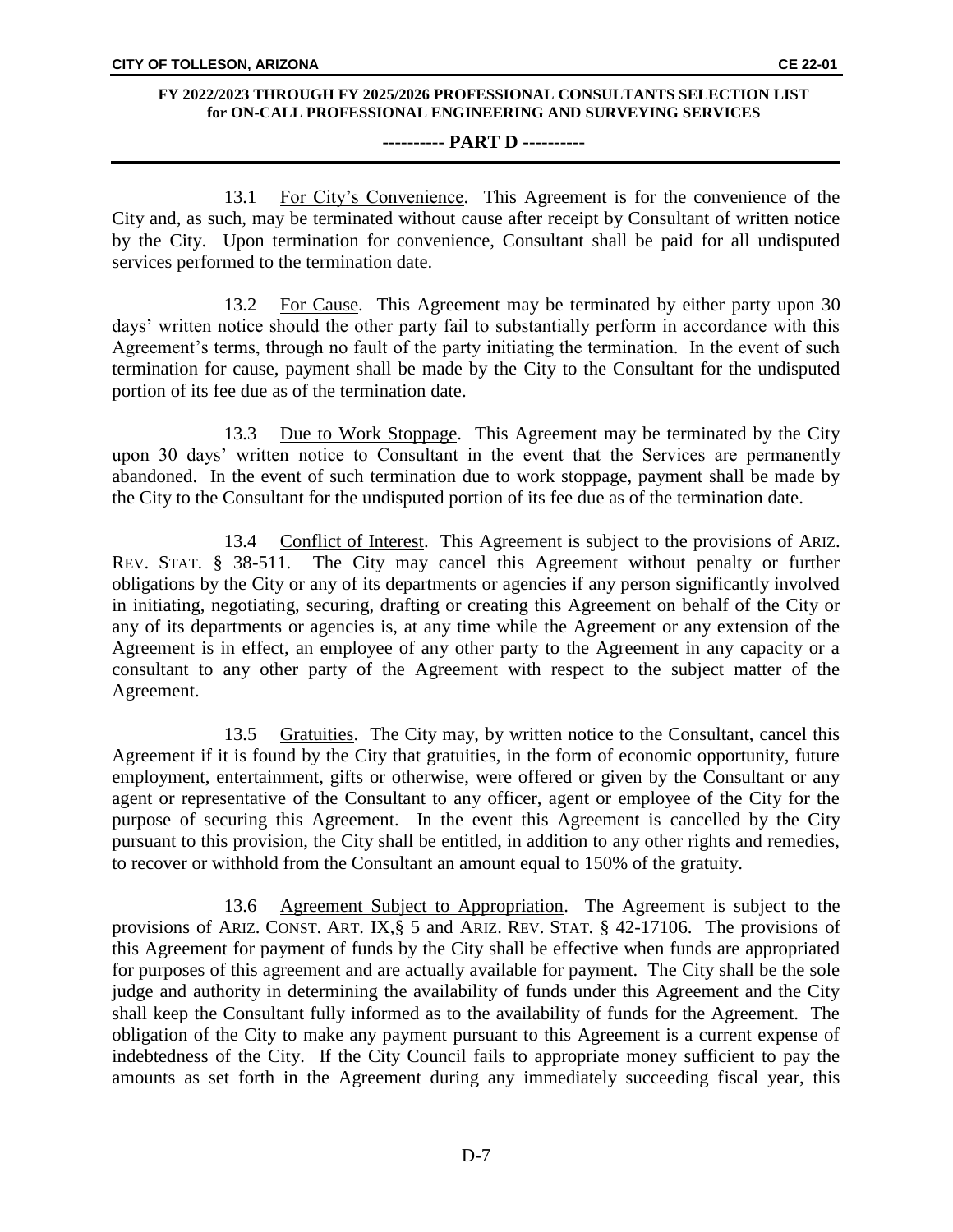### **---------- PART D ----------**

Agreement shall terminate at the end of then-current fiscal year and the City and the Consultant shall be relieved of any subsequent obligation under this Agreement.

### 14. Miscellaneous.

14.1 Independent Contractor. The Consultant acknowledges and agrees that the Services provided under this Agreement are being provided as an independent contractor, not as an employee or agent of the City. Consultant, its employees and subcontractors are not entitled to workers' compensation benefits from the City. The City does not have the authority to supervise or control the actual work of Consultant, its employees or subcontractors. Consultant, and not the City, shall determine the time of its performance of the services provided under this Agreement so long as Consultant meets the requirements of its agreed Scope of Work as set forth in Section 2 above. Consultant is neither prohibited from entering into other contracts nor prohibited from practicing its profession elsewhere. City and Consultant do not intend to nor will they combine business operations under this Agreement.

14.2 Laws and Regulations. The Consultant shall keep fully informed and shall at all times during the performance of its duties under this Agreement ensure that it and any person for whom the Consultant is responsible remains in compliance with all rules, regulations, ordinances, statutes or laws affecting the Services, including the following: (a) existing and future City and County ordinances and regulations, (b) existing and future state and federal laws and (c) existing and future Occupational Safety and Health Administration ("OSHA") standards.

14.3 Amendments. This Agreement may be modified only by a written amendment signed by persons duly authorized to enter into contracts on behalf of the City and the Consultant.

14.4 Provisions Required by Law. Each and every provision of law and any clause required by law to be in the Agreement will be read and enforced as though it were included herein and, if through mistake or otherwise any such provision is not inserted, or is not correctly inserted, then upon the application of either party, the Agreement will promptly be physically amended to make such insertion or correction.

14.5 Severability. The provisions of this Agreement are severable to the extent that any provision or application held to be invalid by a Court of competent jurisdiction shall not affect any other provision or application of the Agreement which may remain in effect without the invalid provision or application.

14.6 Relationship of the Parties. It is clearly understood that each party will act in its individual capacity and not as an agent, employee, partner, joint venturer, or associate of the other. An employee or agent of one party shall not be deemed or construed to be the employee or agent of the other for any purpose whatsoever. The Consultant is advised that taxes or Social Security payments will not be withheld from any City payments issued hereunder and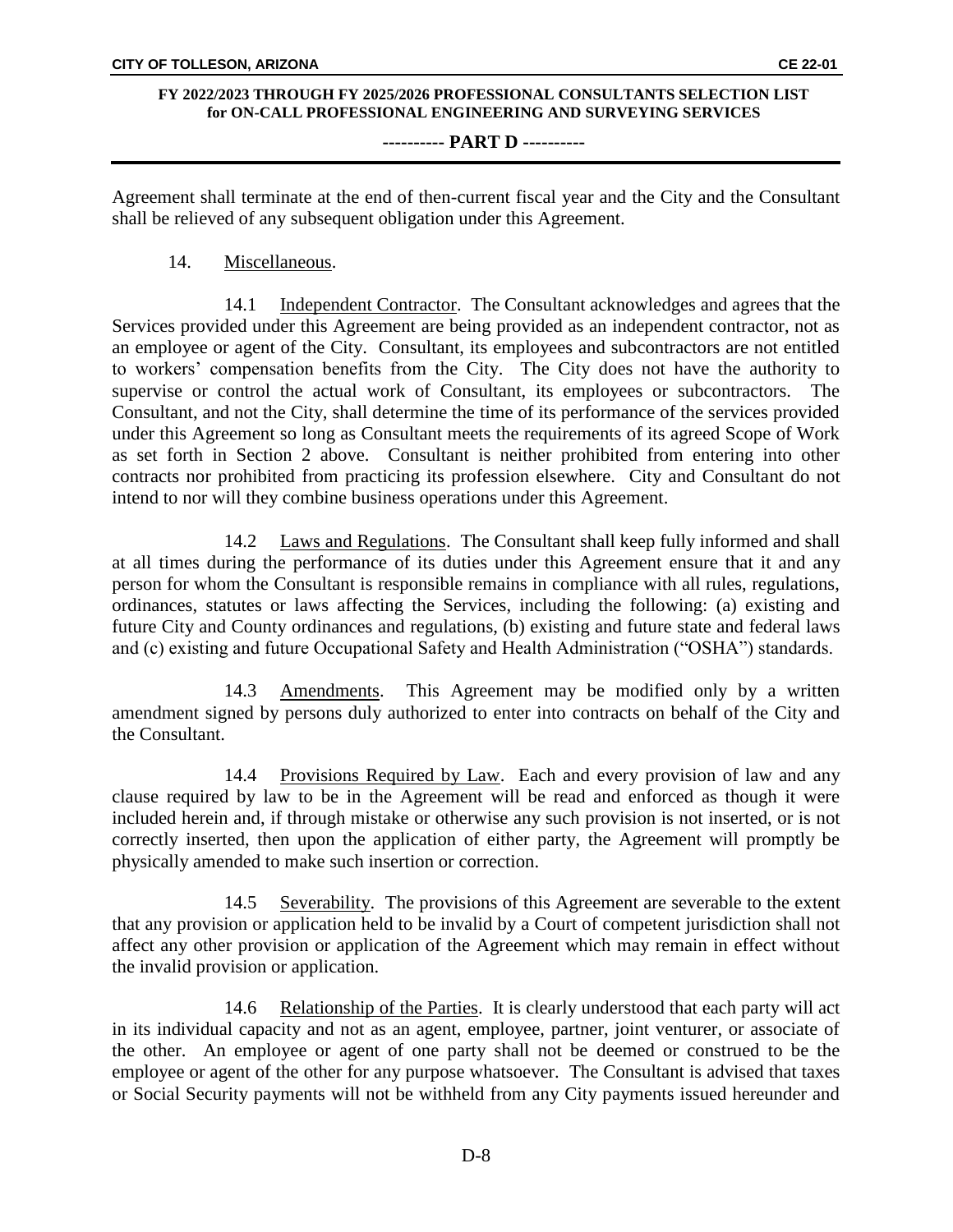### **---------- PART D ----------**

Consultant agrees to be fully and solely responsible for the payment of such taxes or any other tax applicable to this Agreement.

14.7 Entire Agreement; Interpretation; Parol Evidence. This Agreement represents the entire agreement of the parties with respect to its subject matter, and all previous agreements, whether oral or written, entered into prior to this Agreement are hereby revoked and superseded by this Agreement. No representations, warranties, inducements or oral agreements have been made by any of the parties except as expressly set forth herein, or in any other contemporaneous written agreement executed for the purposes of carrying out the provisions of this Agreement. This Agreement shall be construed and interpreted according to its plain meaning, and no presumption shall be deemed to apply in favor of, or against the party drafting the Agreement. The parties acknowledge and agree that each has had the opportunity to seek and utilize legal counsel in the drafting of, review of, and entry into this Agreement.

14.8 Assignment. No right or interest in this Agreement shall be assigned by Consultant without prior, written permission of the City signed by the City Manager and no delegation of any duty of Consultant shall be made without prior, written permission of the City signed by the City Manager. Any attempted assignment or delegation by Consultant in violation of this provision shall be a breach of this Agreement by Consultant.

14.9 Subcontracts. No subcontract shall be entered into by the Consultant with any other party to furnish any of the material or services specified herein without the prior written approval of the City. The Consultant is responsible for performance under this Agreement whether or not subcontractors are used.

14.10 Rights and Remedies. No provision in this Agreement shall be construed, expressly or by implication, as waiver by the City of any existing or future right and/or remedy available by law in the event of any claim of default or breach of this Agreement. The failure of the City to insist upon the strict performance of any term or condition of this Agreement or to exercise or delay the exercise of any right or remedy provided in this Agreement, or by law, or the City's acceptance of and payment for services, shall not release the Consultant from any responsibilities or obligations imposed by this Agreement or by law, and shall not be deemed a waiver of any right of the City to insist upon the strict performance of this Agreement.

14.11 Attorneys' Fees. In the event either party brings any action for any relief, declaratory or otherwise, arising out of this Agreement or on account of any breach or default hereof, the prevailing party shall be entitled to receive from the other party reasonable attorneys' fees and reasonable costs and expenses, determined by the court sitting without a jury, which shall be deemed to have accrued on the commencement of such action and shall be enforced whether or not such action is prosecuted through judgment.

14.12 Liens. All materials or services shall be free of all liens and, if the City requests, a formal release of all liens shall be delivered to the City.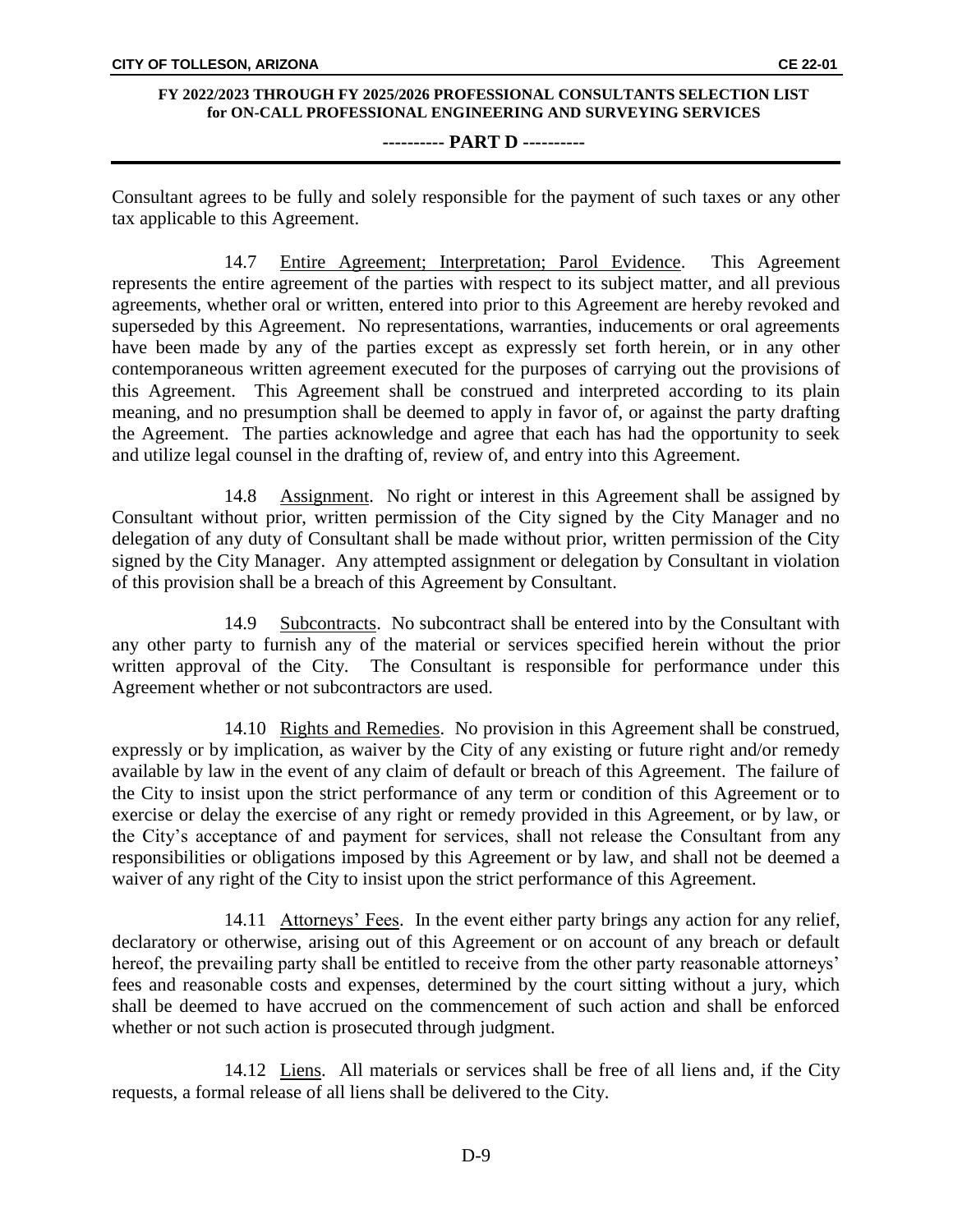#### **---------- PART D ----------**

### 14.13 Offset.

a. Offset for Damages. In addition to all other remedies at law or equity, the City may offset from any money due to the Consultant any amounts Consultant owes to the City for damages resulting from breach or deficiencies in performance or breach of any obligation under this Agreement.

b. Offset for Delinquent Fees or Taxes. The City may offset from any money due to the Consultant any amounts Consultant owes to the City for delinquent fees, transaction privilege taxes and property taxes, including any interest or penalties.

14.14 Notices and Requests. Any notice or other communication required or permitted to be given under this Agreement shall be in writing and shall be deemed to have been duly given if (a) delivered to the party at the address set forth below, (b) deposited in the U.S. Mail, registered or certified, return receipt requested, to the address set forth below, (c) given to a recognized and reputable overnight delivery service, to the address set forth below or (d) delivered by facsimile transmission to the number set forth below:

| If to the City:   | City of Tolleson                 |
|-------------------|----------------------------------|
|                   | 9555 West Van Buren Street       |
|                   | Tolleson, Arizona 85353          |
|                   | Facsimile: (623) 907-2629        |
|                   | Attn: Crystal Zamora, City Clerk |
| With copy to:     | PIERCE COLEMAN.                  |
|                   | 4711 E. Falcon Dr., Suite 111    |
|                   | Mesa, Arizona 85215              |
|                   | Attn: Justin S. Pierce           |
| If to Consultant: |                                  |
|                   |                                  |
|                   | Facsimile:                       |
|                   | Attn:                            |
|                   |                                  |

or at such other address, and to the attention of such other person or officer, as any party may designate in writing by notice duly given pursuant to this subsection. Notices shall be deemed received (a) when delivered to the party, (b) three business days after being placed in the U.S. Mail, properly addressed, with sufficient postage, (c) the following business day after being given to a recognized overnight delivery service, with the person giving the notice paying all required charges and instructing the delivery service to deliver on the following business day, or (d) when received by facsimile transmission during the normal business hours of the recipient. If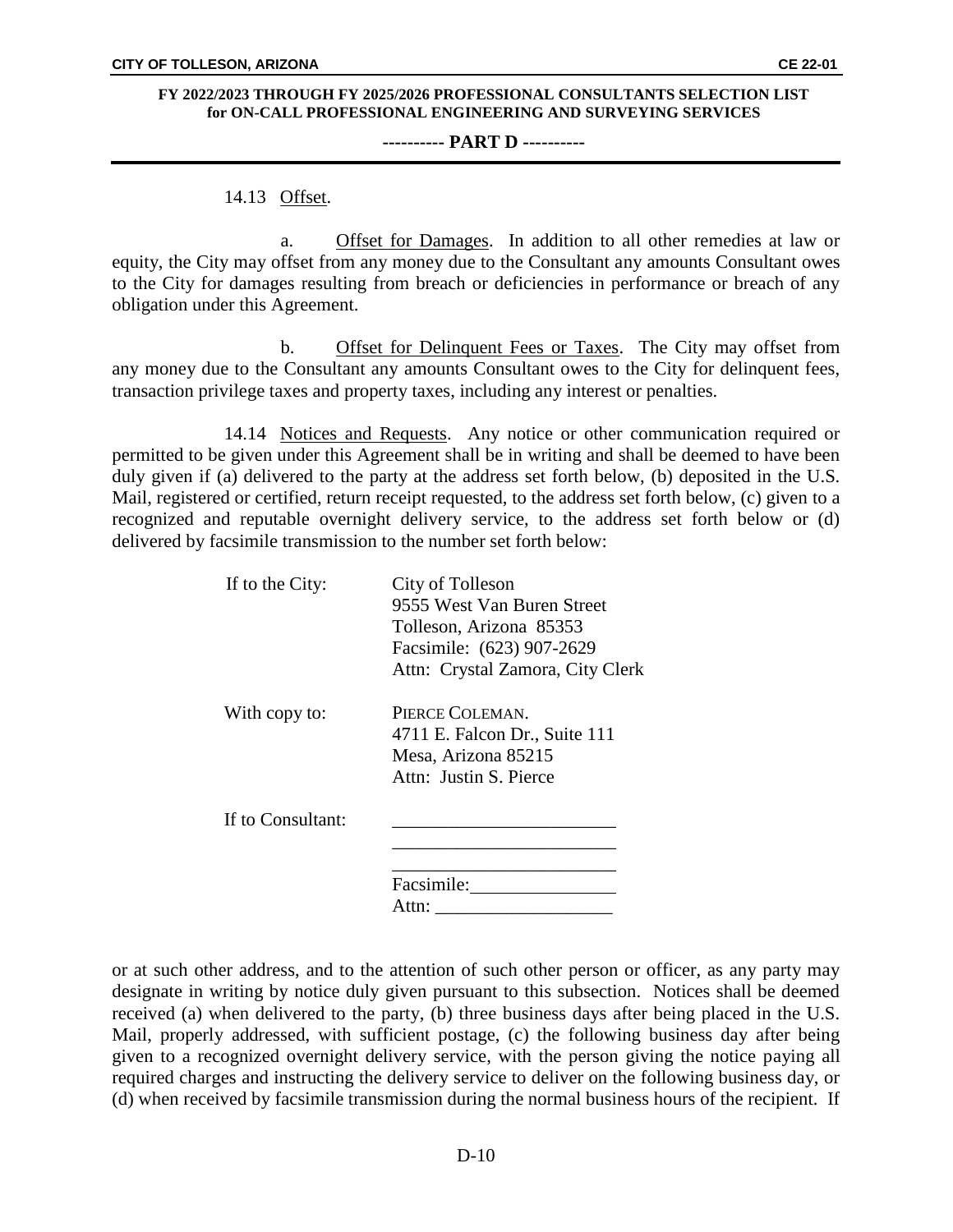### **---------- PART D ----------**

a copy of a notice is also given to a party's counsel or other recipient, the provisions above governing the date on which a notice is deemed to have been received by a party shall mean and refer to the date on which the party, and not its counsel or other recipient to which a copy of the notice may be sent, is deemed to have received the notice.

14.15 Confidentiality of Records. The Consultant shall establish and maintain procedures and controls that are acceptable to the City for the purpose of ensuring that information contained in its records or obtained from the City or from others in carrying out its obligations under this Agreement shall not be used or disclosed by it, its agents, officers, or employees, except as required to perform Consultant's duties under this Agreement. Persons requesting such information should be referred to the City. Consultant also agrees that any information pertaining to individual persons shall not be divulged other than to employees or officers of Consultant as needed for the performance of duties under this Agreement.

14.16 Records and Audit Rights. Consultant's and its subcontractor's books, records, correspondence, accounting procedures and practices, and any other supporting evidence relating to this Agreement, including the papers of any Consultant and its subcontractors' employees who perform any work or Services pursuant to this Agreement to ensure that the Consultant and its subcontractors are complying with the warranty under subsection 14.17 below (all the foregoing hereinafter referred to as "Records"), shall be open to inspection and subject to audit and/or reproduction during normal working hours by the City, to the extent necessary to adequately permit (1) evaluation and verification of any invoices, payments or claims based on Consultant's and its subcontractors' actual costs (including direct and indirect costs and overhead allocations) incurred, or units expended directly in the performance of work under this Agreement and (2) evaluation of the Consultant's and its subcontractors' compliance with the Arizona employer sanctions laws referenced in subsection 14.17 below. To the extent necessary for the City to audit Records as set forth in this subsection, Consultant and its subcontractors hereby waive any rights to keep such Records confidential. For the purpose of evaluating or verifying such actual or claimed costs or units expended, the City shall have access to said Records, even if located at its subcontractors' facilities, from the effective date of this Agreement for the duration of the work and until three years after the date of final payment by the City to Consultant pursuant to this Agreement. Consultant and its subcontractors shall provide the City with adequate and appropriate workspace, so that the City can conduct audits in compliance with the provisions of this subsection. The City shall give Consultant or its subcontractors reasonable advance notice of intended audits. Consultant shall require its subcontractors to comply with the provisions of this subsection by insertion of the requirements hereof in any subcontract pursuant to this Agreement.

14.17 E-verify Requirements. To the extent applicable under ARIZ. REV. STAT. § 41-4401, the Consultant and its subcontractors warrant compliance with all federal immigration laws and regulations that relate to their employees and their compliance with the Everify requirements under ARIZ. REV. STAT. § 23-214(A). Consultant's or its subcontractor's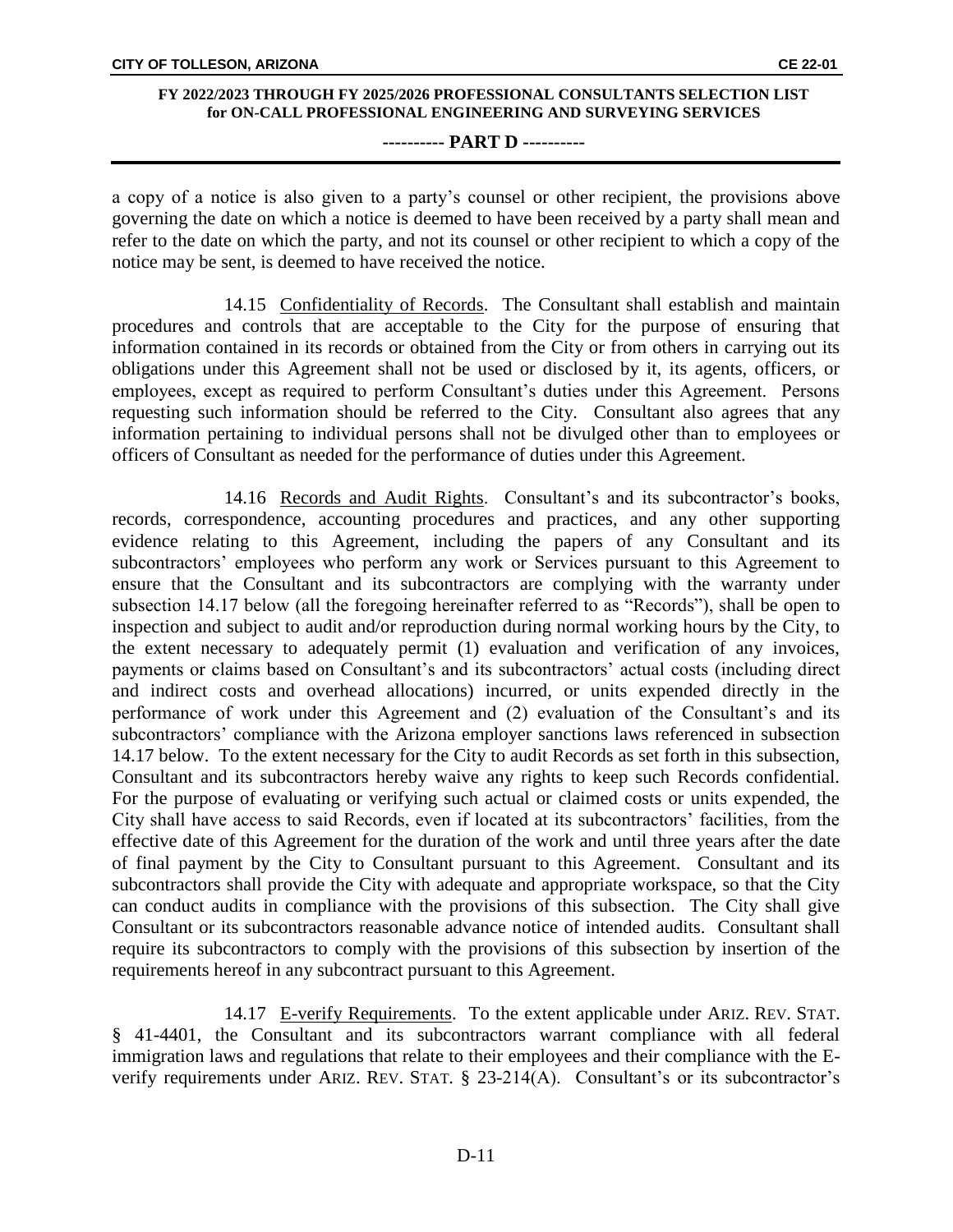#### **---------- PART D ----------**

failure to comply with such warranty shall be deemed a material breach of this Agreement and may result in the termination of this Agreement by the City.

14.18 Scrutinized Business Operations. Pursuant to ARIZ. REV. STAT. §§ 35- 391.06 and 35-393.06, the Consultant certifies that it does not have scrutinized business operations in Sudan or Iran. For the purpose of this subsection the term "scrutinized business operations" shall have the meanings set forth in ARIZ. REV. STAT. § 35-391 or 35-393, as applicable. If the City determines that the Consultant submitted a false certification, the City may impose remedies as provided by law including terminating this Agreement pursuant to subsection 13.2 above.

14.19 Conflicting Terms. In the event of any inconsistency, conflict or ambiguity among the terms of the Agreement, the Scope of Work, the Fee Proposal, the RFQ and the Consultant's SOQ, the documents shall govern in the order listed herein.

14.20 Non-Exclusive Contract. This Agreement is entered into with the understanding and agreement that it is for the sole convenience of the City. The City reserves the right to obtain like goods and services from another source when necessary.

14.21 Cooperative Purchasing. Specific eligible political subdivisions and nonprofit educational or public health institutions ("Eligible Procurement Unit(s)") are permitted to utilize procurement agreements developed by the City, at their discretion and with the agreement of the awarded Consultant. Consultant may, at its sole discretion, accept orders from Eligible Procurement Unit(s) for the purchase of the Services at the prices and under the terms and conditions of this Agreement, in such quantities and configurations as may be agreed upon between the parties. All cooperative procurements under this Agreement shall be transacted solely between the requesting Eligible Procurement Unit and Consultant. Payment for such purchases will be the sole responsibility of the Eligible Procurement Unit. The exercise of any rights, responsibilities or remedies by the Eligible Procurement Unit shall be the exclusive obligation of such unit. The City assumes no responsibility for payment, performance or any liability or obligation associated with any cooperative procurement under this Agreement. The City shall not be responsible for any disputes arising out of transactions made by others.

## [SIGNATURES ON FOLLOWING PAGE]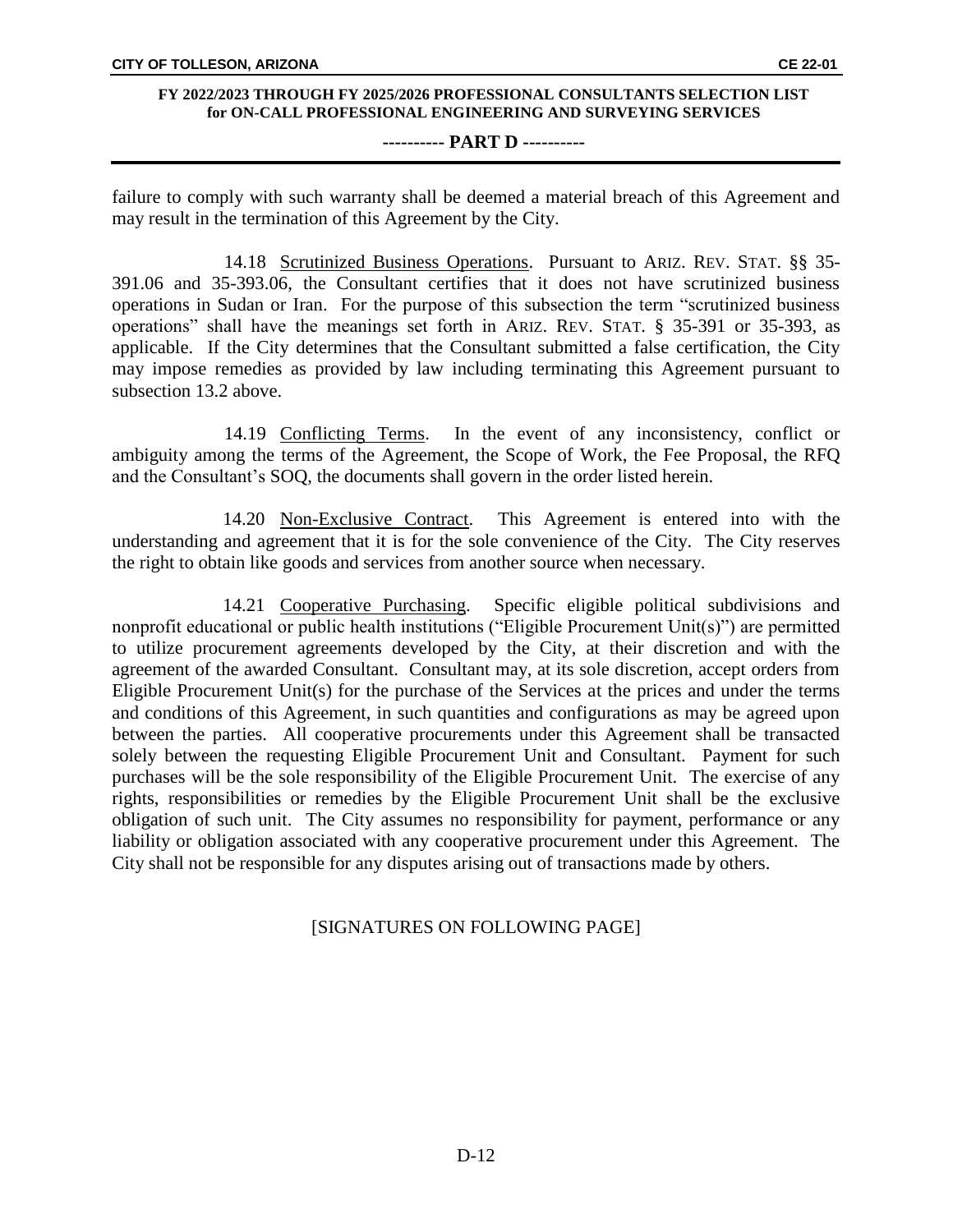### **---------- PART D ----------**

IN WITNESS WHEREOF, the parties hereto have executed this Agreement as of the date and year first set forth above.

"**City**"

CITY OF TOLLESON, an Arizona municipal corporation

Juan F. Rodriguez, Mayor

ATTEST:

Crystal Zamora, City Clerk

APPROVED AS TO FORM:

Justin S. Pierce, City Attorney

\_\_\_\_\_\_\_\_\_\_\_\_\_\_\_\_\_\_\_\_\_\_\_\_\_\_\_\_\_\_

## (ACKNOWLEDGEMENT)

STATE OF ARIZONA ( ) ss. COUNTY OF MARICOPA )

This instrument was acknowledged before me on , 2022, by Juan F. Rodriguez, the Mayor of the CITY OF TOLLESON, an Arizona municipal corporation, on behalf of the City of Tolleson.

Notary Public in and for the State of Arizona

(affix notary seal here)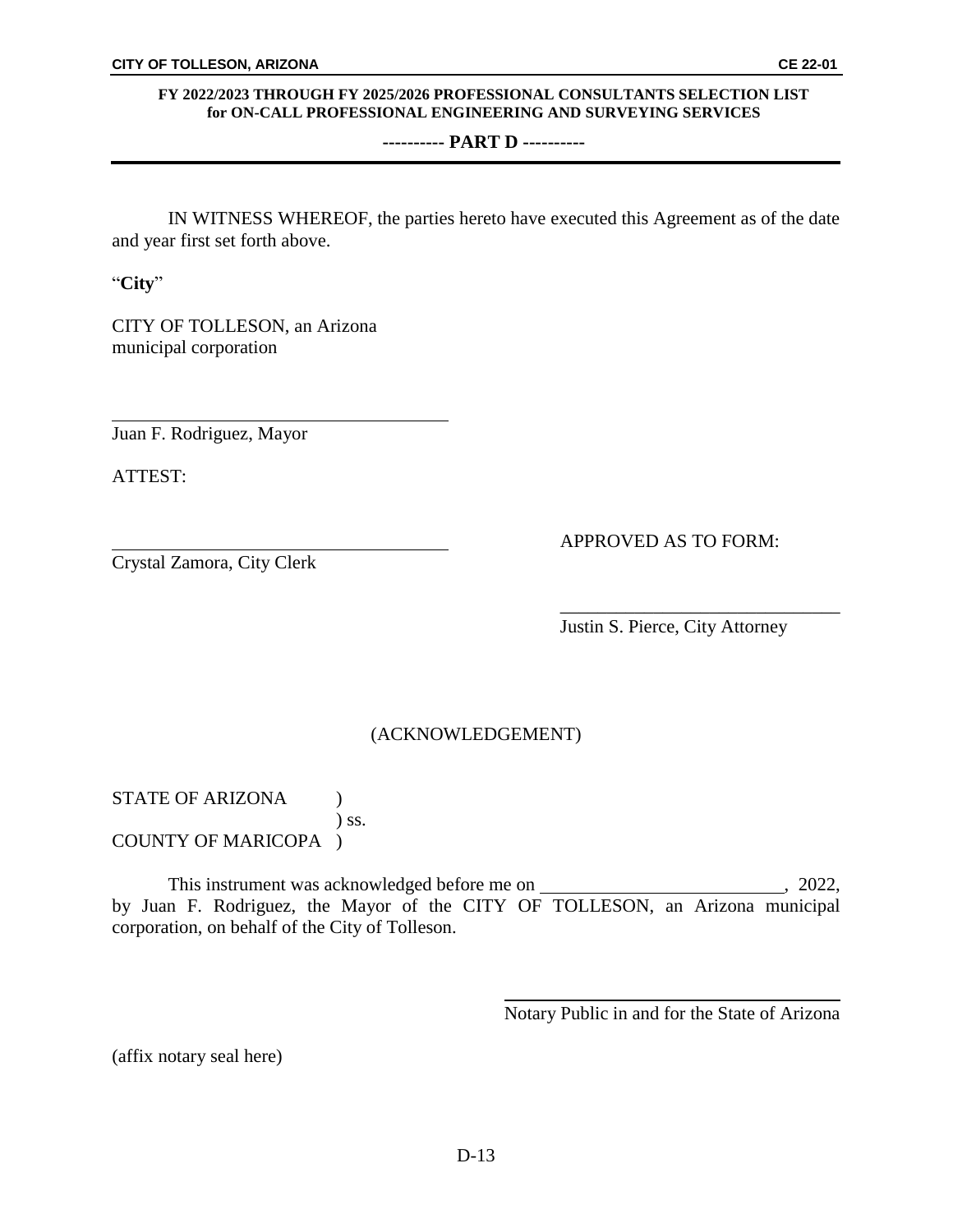**---------- PART D ----------**

| "Consultant"                                                                                                   |  |
|----------------------------------------------------------------------------------------------------------------|--|
|                                                                                                                |  |
| sole proprietorship, partnership, limited liability company, corporation                                       |  |
|                                                                                                                |  |
|                                                                                                                |  |
|                                                                                                                |  |
| Name: 2008.000 Manual Manual Manual Manual Manual Manual Manual Manual Manual Manual Manual Manual Manual Manu |  |
|                                                                                                                |  |
|                                                                                                                |  |
|                                                                                                                |  |
| (ACKNOWLEDGEMENT)                                                                                              |  |
|                                                                                                                |  |
|                                                                                                                |  |
|                                                                                                                |  |
|                                                                                                                |  |
|                                                                                                                |  |
|                                                                                                                |  |

Notary Public in and for the State of \_\_\_\_\_\_

(affix notary seal here)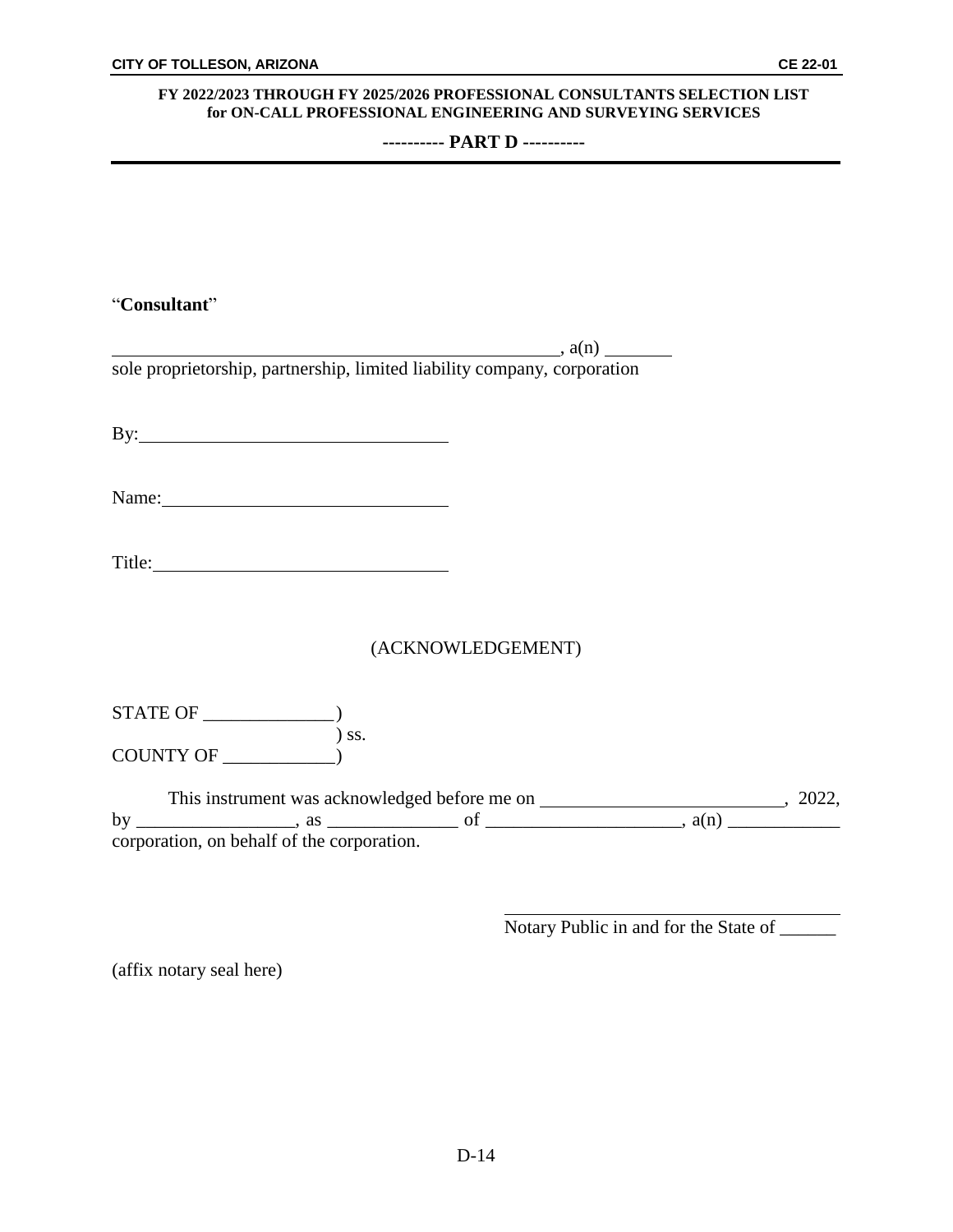**---------- PART D ----------**

## EXHIBIT A TO PROFESSIONAL SERVICES AGREEMENT **BETWEEN** THE CITY OF TOLLESON AND xxxxxxxxxxxxxxxxxxxxxxxxxxxxxxxx

(RFQ)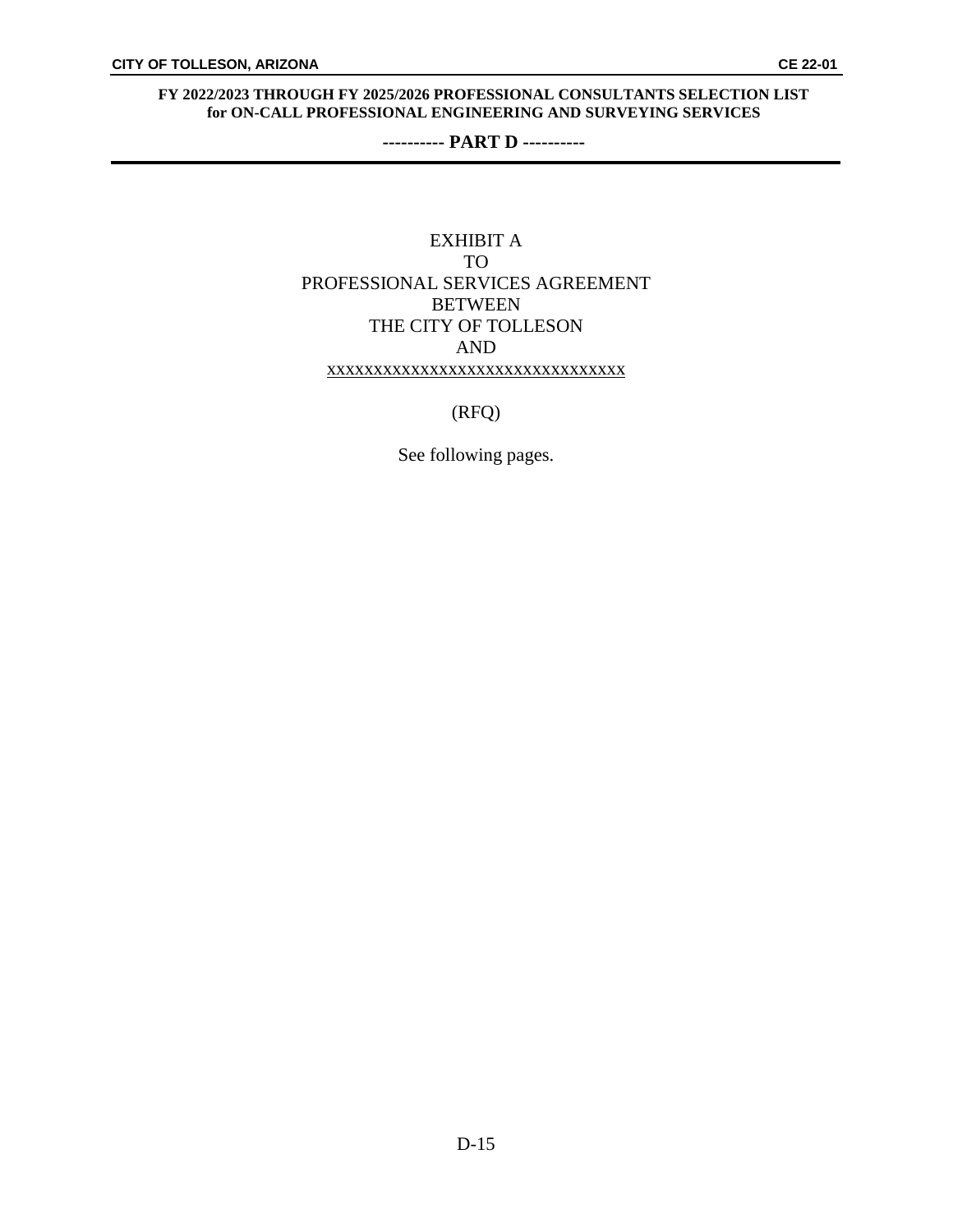**---------- PART D ----------**

## EXHIBIT B TO PROFESSIONAL SERVICES AGREEMENT **BETWEEN** THE CITY OF TOLLESON AND xxxxxxxxxxxxxxxxxxxxxxxxxxxxxxxx

(SOQ)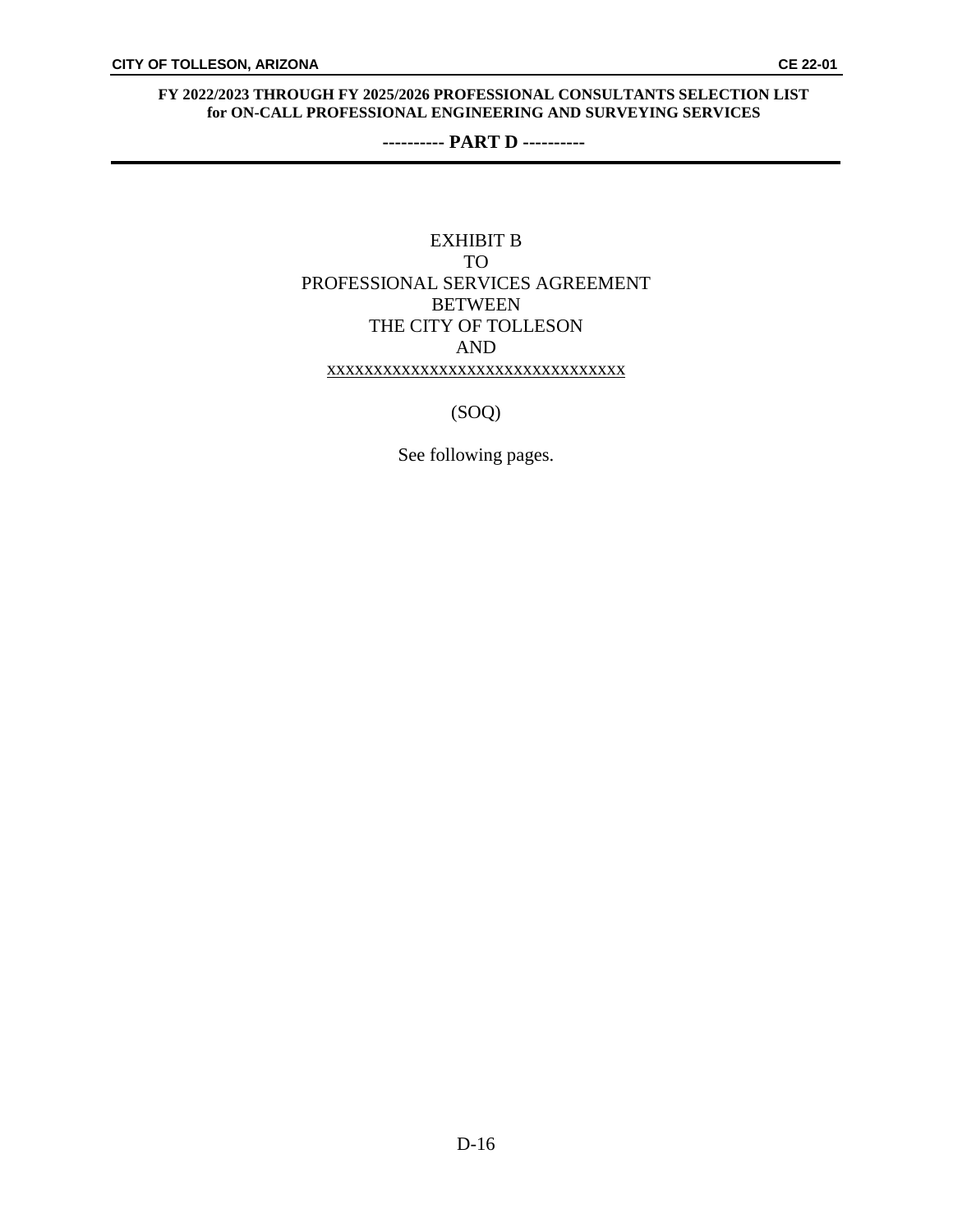**---------- PART D ----------**

## EXHIBIT C TO PROFESSIONAL SERVICES AGREEMENT **BETWEEN** THE CITY OF TOLLESON AND xxxxxxxxxxxxxxxxxxxxxxxxxxxxxxxx

(Scope of Work)